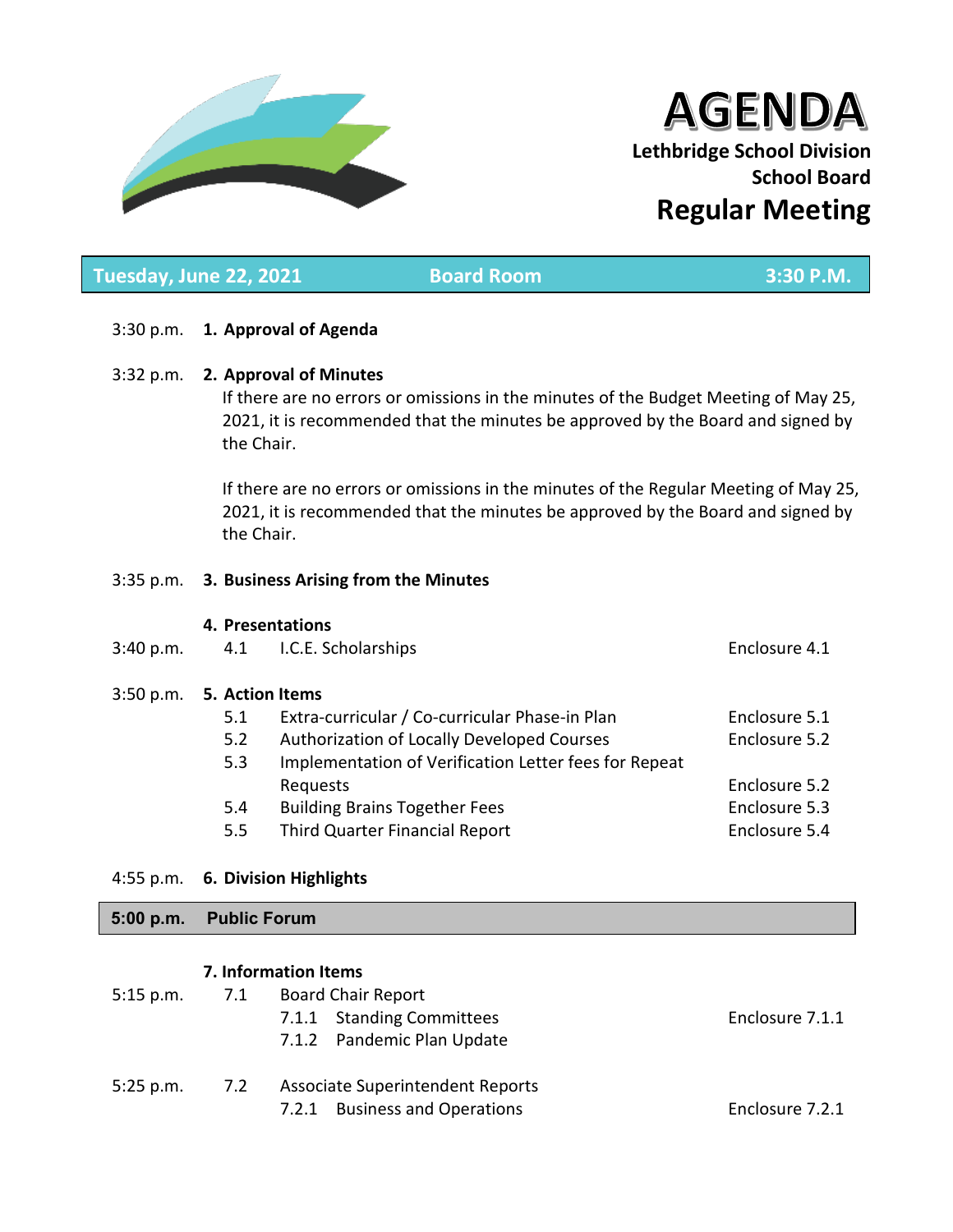|                | 7.2.2 | <b>Human Resources</b>             | Enclosure 7.2.2 |
|----------------|-------|------------------------------------|-----------------|
|                | 7.2.3 | <b>Instructional Services</b>      | Enclosure 7.2.3 |
|                |       |                                    |                 |
| 7.3            |       | Superintendent Report              |                 |
|                | 7.3.1 | <b>Board Priorities</b>            | Enclosure 7.3.1 |
|                |       | 7.3.2 Donations and Support        | Enclosure 7.3.2 |
|                | 7.3.3 | Acknowledgements of Excellence     | Enclosure 7.3.3 |
|                | 7.3.4 | L.H. Bussard Award Winners         | Enclosure 7.3.4 |
|                | 7.3.5 | <b>Administrative Appointments</b> | Enclosure 7.3.5 |
|                | 7.3.6 | <b>Calendar of Events</b>          | Enclosure 7.3.6 |
|                |       |                                    |                 |
| 92.<br>Ranorte |       |                                    |                 |

## **8. Reports**

| 5:45 p.m. | 8.1 | Facilities Committee - June 1, 2021                                   | Enclosure 8.1 |
|-----------|-----|-----------------------------------------------------------------------|---------------|
|           | 8.2 | Division School Council - June 7, 2021                                | Enclosure 8.2 |
|           | 8.3 | A.S.B.A. Spring General Meeting – June 7-8, 2021                      | Enclosure 8.3 |
|           | 8.4 | Indigenous Education Advisory Committee - June 10, 2021 Enclosure 8.4 |               |
|           |     |                                                                       |               |

# **9. Correspondence - Received**

| 5:50 p.m. |  | 9.1 Alberta Education - June 8, 2021 | Enclosure 9.1 |
|-----------|--|--------------------------------------|---------------|
|-----------|--|--------------------------------------|---------------|

5:55 p.m. **Adjournment**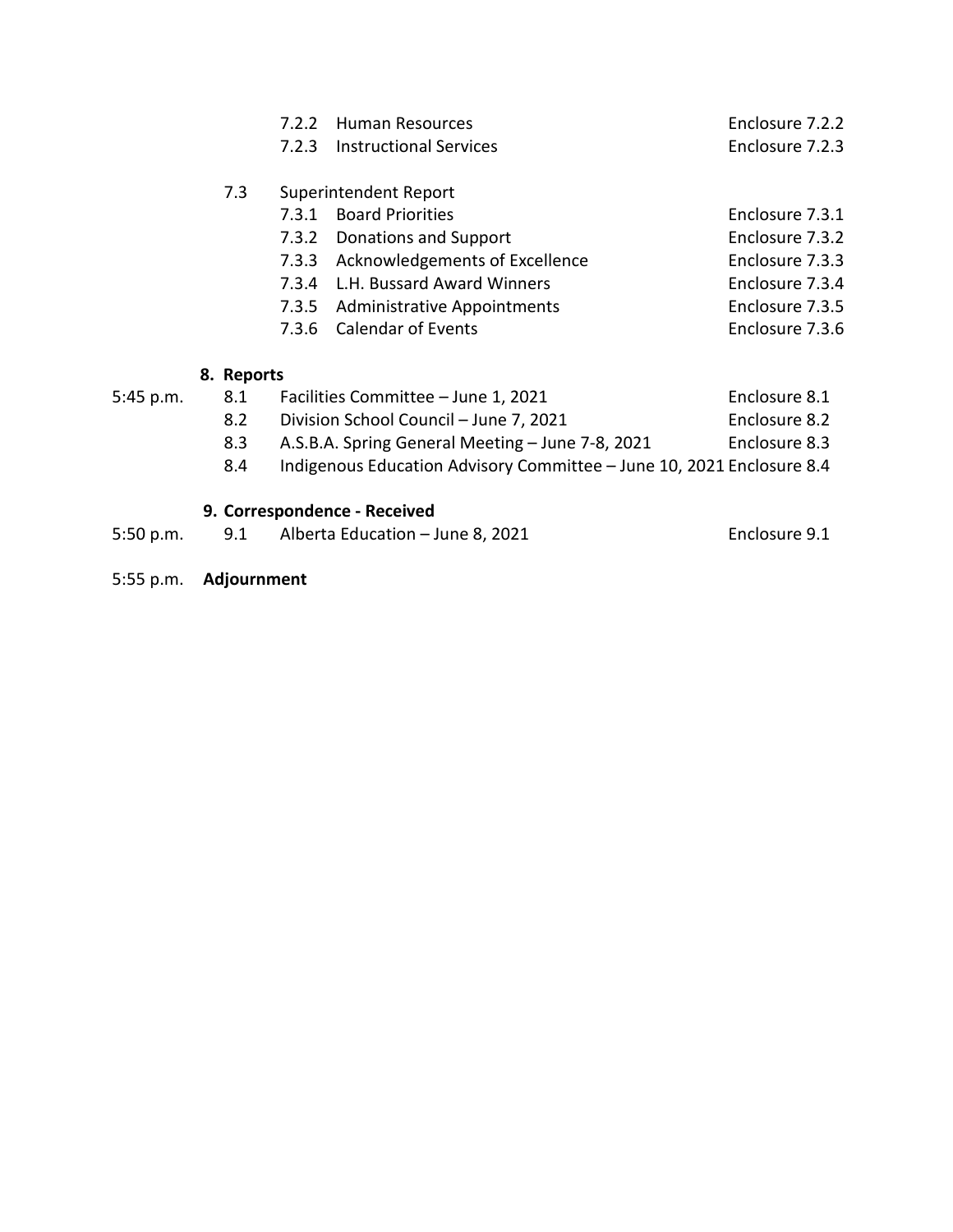June 22, 2021

To: Board of Trustees

From: Cheryl Gilmore Superintendent of Schools

#### **RE: I.C.E. Scholarships**

#### **Background**

Canada 150 Innovation Creativity and Entrepreneurship (ICE) is an annual scholarship awarded by Lethbridge School Division. The awards seek to recognize student innovation, in keeping with the Division's vision: *Learners are innovative thinkers who are successful, confident, respectful, and caring*.

Winners of the 2021 Canada ICE Scholarships are:

#### Grade 9/10 Winners

Steven Yang & Morteza Faraji (WCHS/CHS Gr 10) Cigarette Recycling - \$500 each Alexandru Albu (CHS Gr 10) Art Through the Pandemic - \$1000 Maggie Cheung (CHS Gr 9) Living Through 2020/2021 - \$1000

Grade 11/12 Winners Ashley Na (WCHS Gr 12) Acrylic Paint Project - \$1000 Bradley Pike (LCI Gr 11) E-Sports - \$1000 Lauren Van Roon (LCI Gr 12) Wool Felting - \$1000

#### **Recommendation**

The Board of Trustees presented the winners with certificates and cheques prior to the Board meeting.

Respectfully submitted, Cheryl Gilmore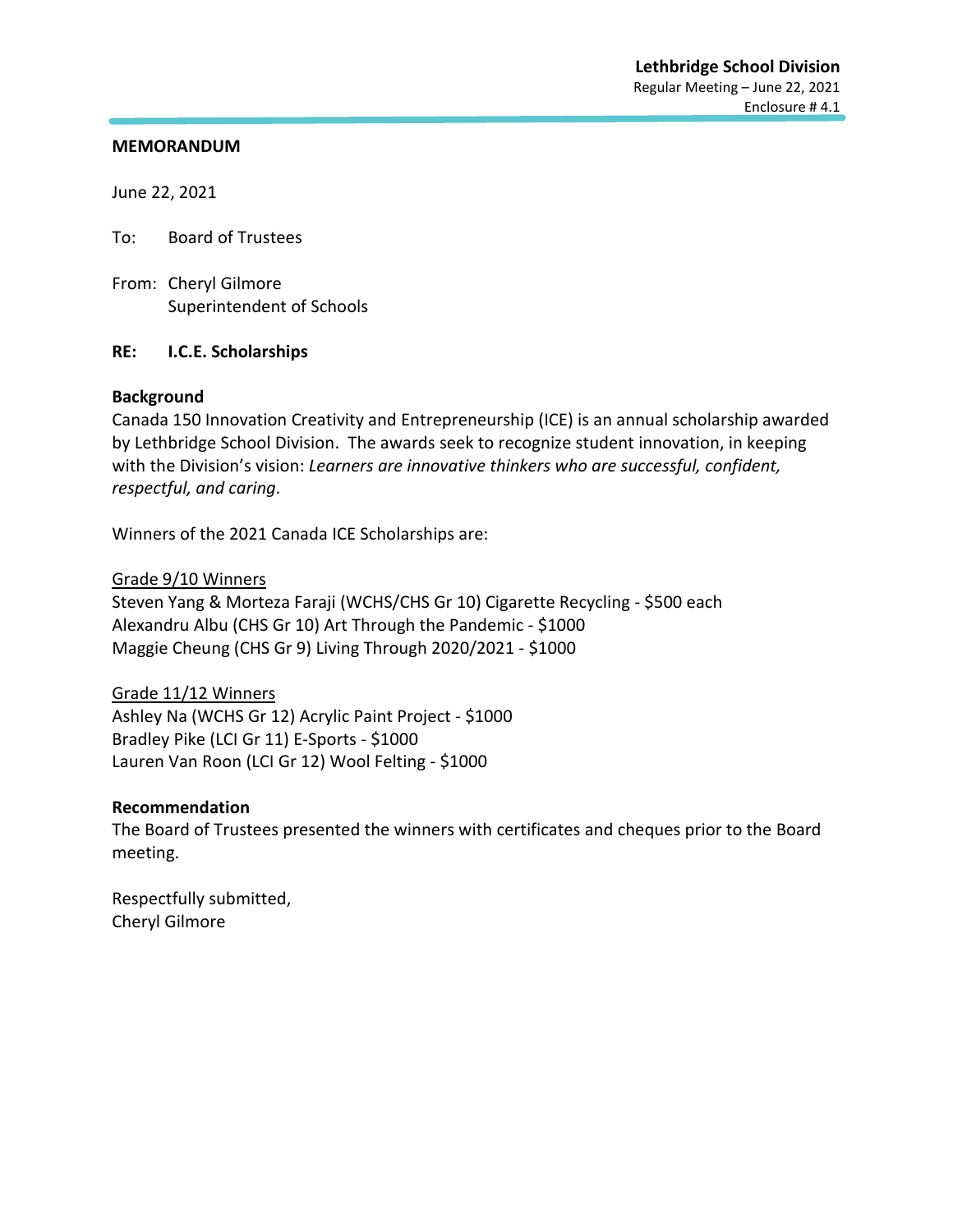June 22, 2021

To: Board of Trustees

From: Morag Asquith Associate Superintendent, Instructional Services

#### **Re: Co-curricular / Extra-curricular Phase-In Plan**

#### **Background:**

Middle and High School administrators who oversee extra-curricular and co-curricular activities have met with Associate Superintendent Morag Asquith over the past month to develop a phase-in plan for the fall. This phase-in plan is a continuum that allows for decision making in a short period of time given the specific context. Currently the trend for opening things up looks very positive; the continuum allows for flexibility of opening in a manner that aligns with provincial and federal conditions and protocols. Approval of the continuum allows for decisionmaking in August and September prior to the Board meeting again.

#### **Recommendation:**

It is recommended that the Board approve the Co-curricular / Extra-curricular Phase-in Plan as presented.

Respectfully submitted, Morag Asquith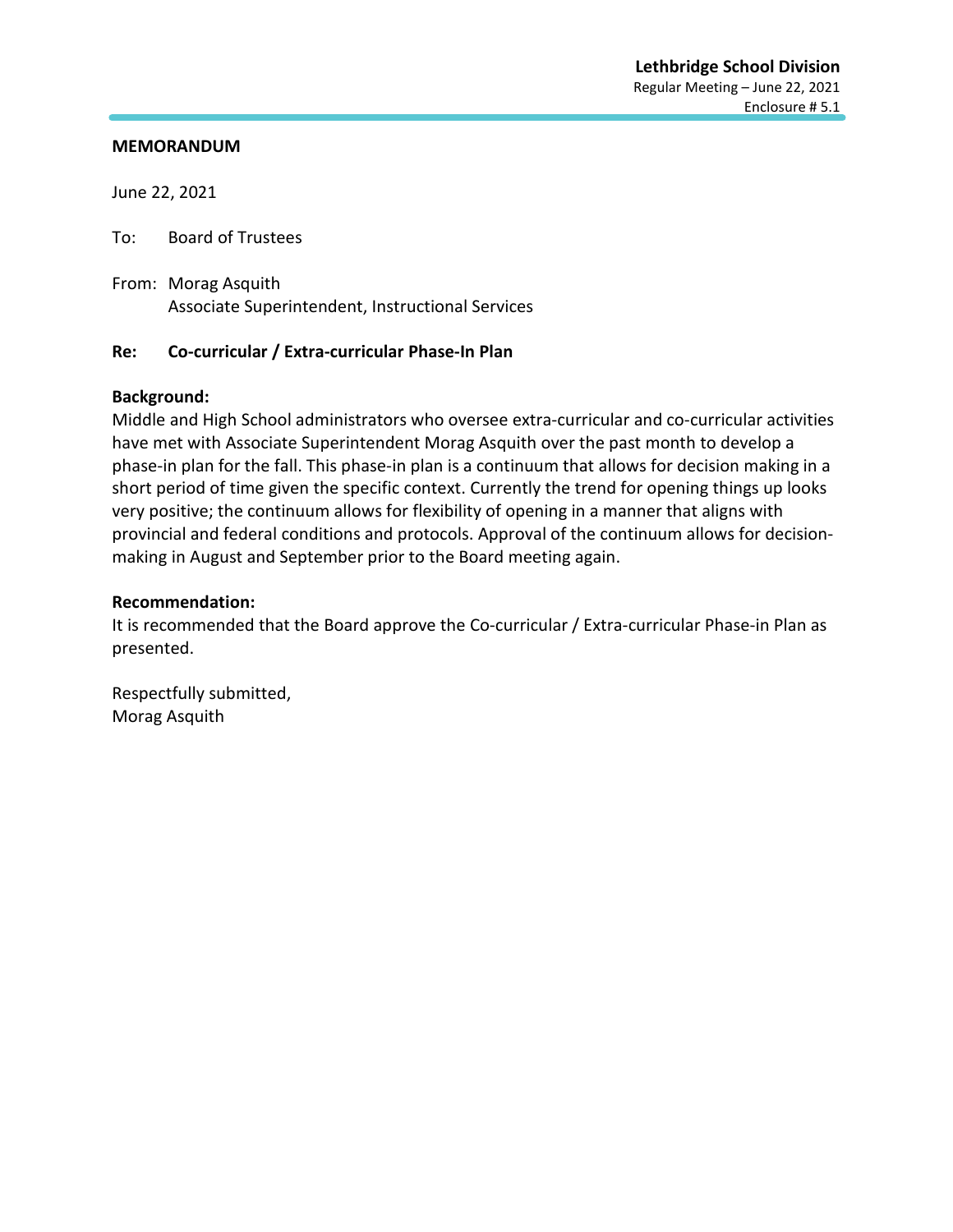June 22, 2021

To: Board of Trustees

From: Morag Asquith Associate Superintendent, Instructional Services

## **RE: Authorization of Locally Developed Courses**

#### **Background**

Alberta Education requires that all locally developed grade 7 to 9 courses be authorized for use by the Board of Trustees. As the middle schools and high schools have expanded their educational opportunities for students, it has become necessary to create a number of locally developed courses to adhere to Alberta Education policy. Karen Rancier, Director of Curriculum and Instruction has worked closely with the secondary schools to develop course outlines and student learning outcomes for each course. Although the courses are categorized by school, it is recommended that the courses be approved for use in all Division schools. A full description of all courses can be found at the following link: [2021 Grade 7 to 9 Locally Developed Courses](https://www.lethsd.ab.ca/download/353962) The courses have been developed for grade 7 to 9 but may also be taught at grade 6.

#### **Recommendation**

That the Board of Trustees approve the use of the following locally developed grade 7 to 9 courses in all Division middle and high schools from September 1, 2021 to August 31, 2025:

**Chinook High School** Football 9

**Gilbert Paterson Middle School** Board Game Design & History 8 Guitar 8

## **Immanuel Christian Secondary School**

Bible 6-9 Digital Communications 6-8 Robotics 6-9 Games 6-8 Music Appreciation 6 Outdoor Ed 8

**Lethbridge Collegiate Institute**

Leadership 9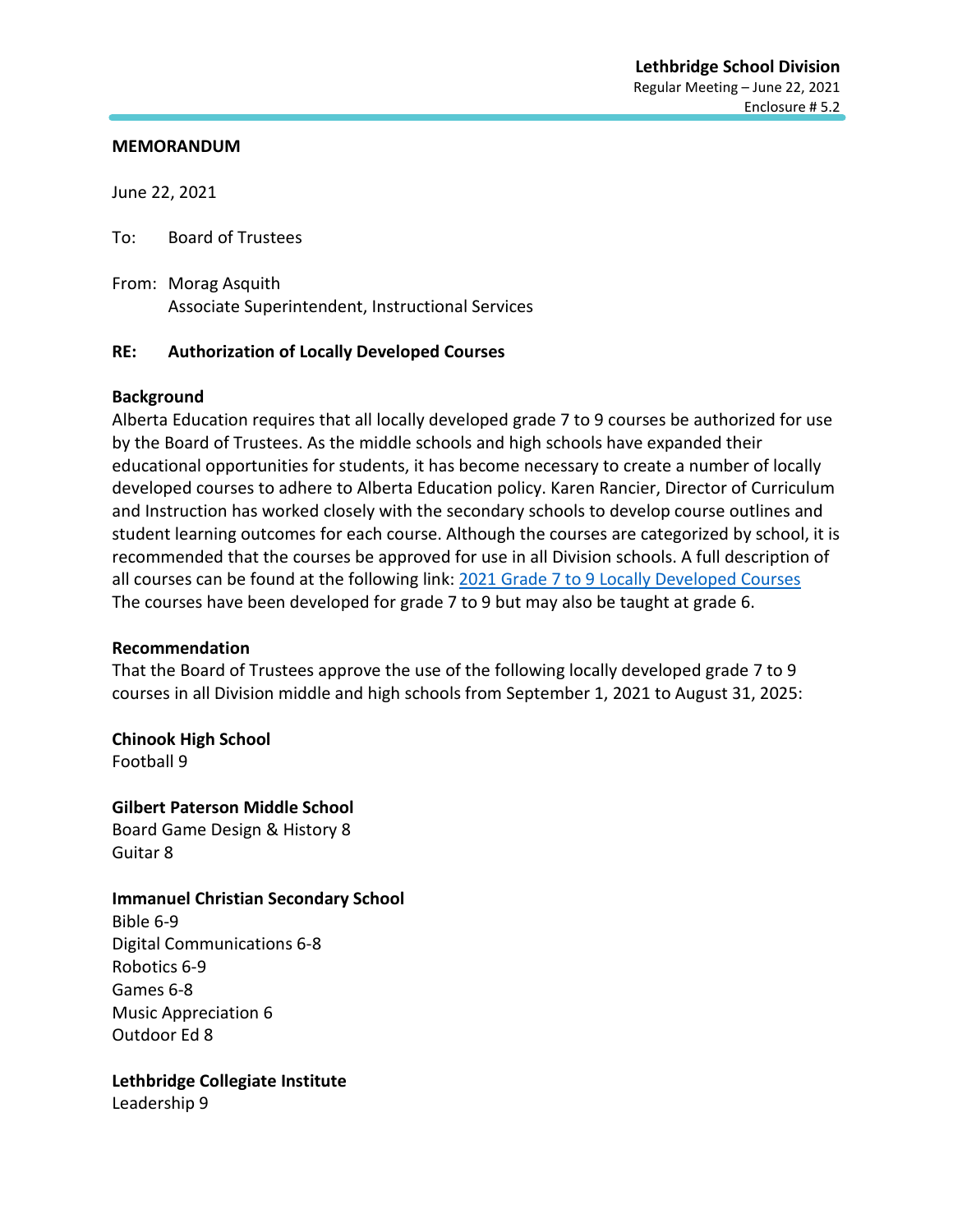Pop Rock 9

#### **Senator Joyce Fairbairn**

Falcon Academy 6-8

#### **Winston Churchill High School**

Film Studies 9 Yoga 9

#### **Wilson**

Basketball 6-8 Character through Music 6-8 Creative Pursuits 6-8 Entrepreneurship 6-8 Fitness 6-8 Flag Football 6-8 Forensics 6-8 Functional Fitness Training 6-8 Golf 6-8 Hockey 6-8 Sports Education - Intramurals 6-8 Learner's License 8 Math Card Games 6-8 Mythology 6-8 Outdoor Education 6-8 Outdoor Leisure 6-8 Podcasting 6-8 Problems and Puzzles 6-8 Raquet Sports 6-8 Read it Watch it 6-8 Sports Performance 6-8 Travel Tourism Geography and Culture 6-8 Volleyball 6-8 Watercolour 6-8 Yoga 6-8 Cooperative Games 6-8

Respectfully submitted, Morag Asquith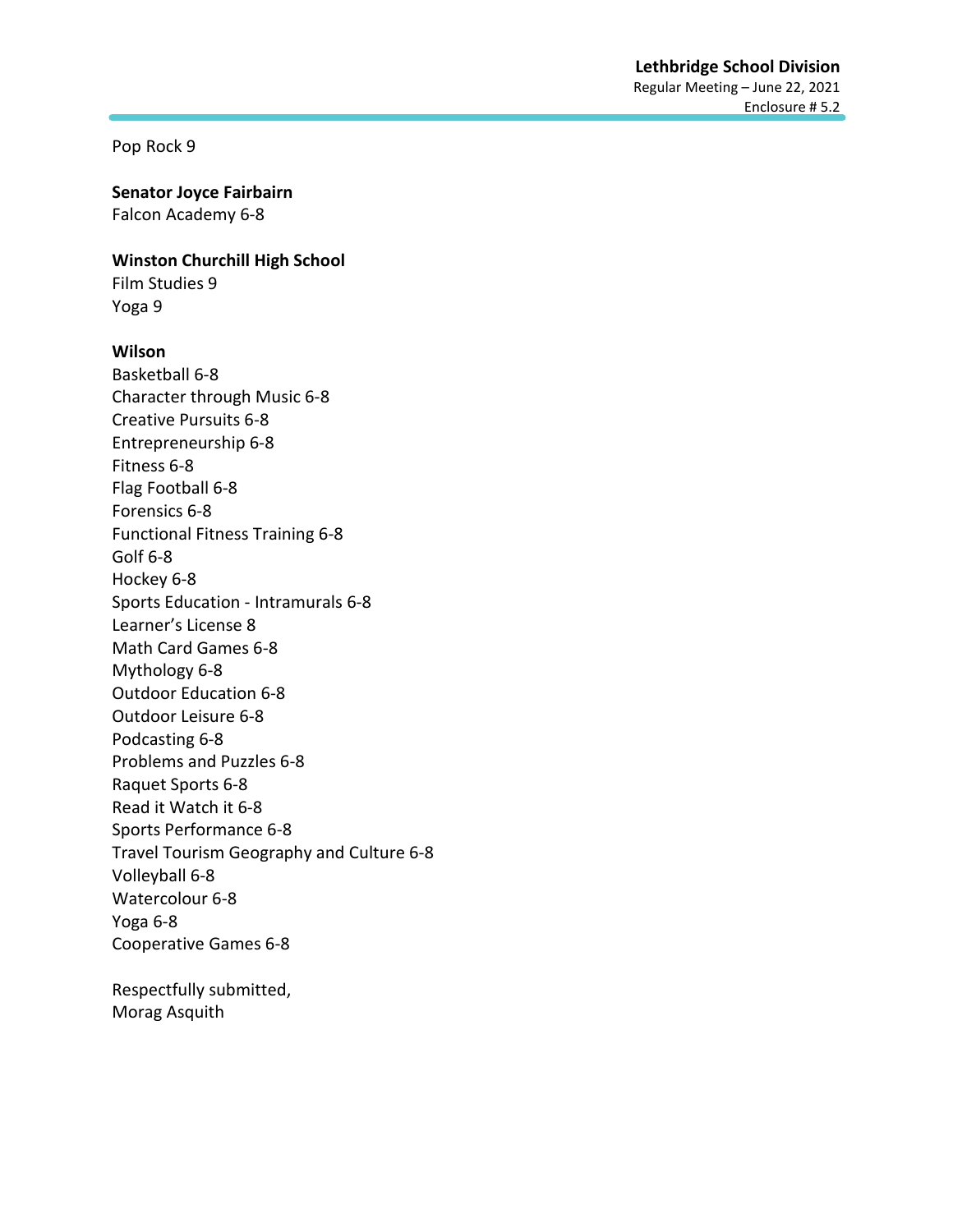June 22, 2021

To: Board of Trustees

From: Morag Asquith Associate Superintendent, Instructional Services

## **RE: Implementation of Verification Letter fees for Repeat Requests**

#### **Background**

The Lethbridge School Division responds to numerous documentation requests each year to supply parents, guardians, and students with verification of enrollment, proof of address & guardianship information, attendance records, reports cards, and other documents as requested. This service is provided free of charge to aid our families in receiving the official documentation they require.

Many of these requests are time and material intensive. Approximately 38% of these requests span between 20 and 85 pages and require several hours to compile. In addition to this, 15% of all requests are repeat requests due to lost documentation by the recipient or failure by the recipient to provide the documents to the organization within a timely manner after they have been supplied by the Division. As a result, Instructional Services has often provided updated documentation for the same request, several times over the course of a year.

The report below outlines information regarding verification letter requests over the past school year (up to May 31, 2021):

| <b>Requests Processed:</b>                 |    | # of 2020-21 Requests >20 sheets of paper: |
|--------------------------------------------|----|--------------------------------------------|
| 2020-21: 234 requests (up to May 31, 2021) | 66 | Citizenship (Majority)                     |
| (313 projected by Aug 31)                  | 3  | Legal                                      |
| 2019-20: 319 (Sept 2019 to Aug 2020)       | 6  | All Student Files/CUM                      |
| <b>Duplicate Requests for 2020-21</b>      | 11 | <b>Permanent Residency</b>                 |
| 36 duplicate requests = 15%                | 3  | Other                                      |
|                                            |    | 88/234 requests = 38%                      |

## **Estimated Staff Hours Dedicated to Verification Requests**

(including phone calls, research, translations, power school searches, and report writing)

Melinda Moore 1 hr/week Christina Peters 3 hrs/week Anna Ell 4 hrs/week 8 hrs/week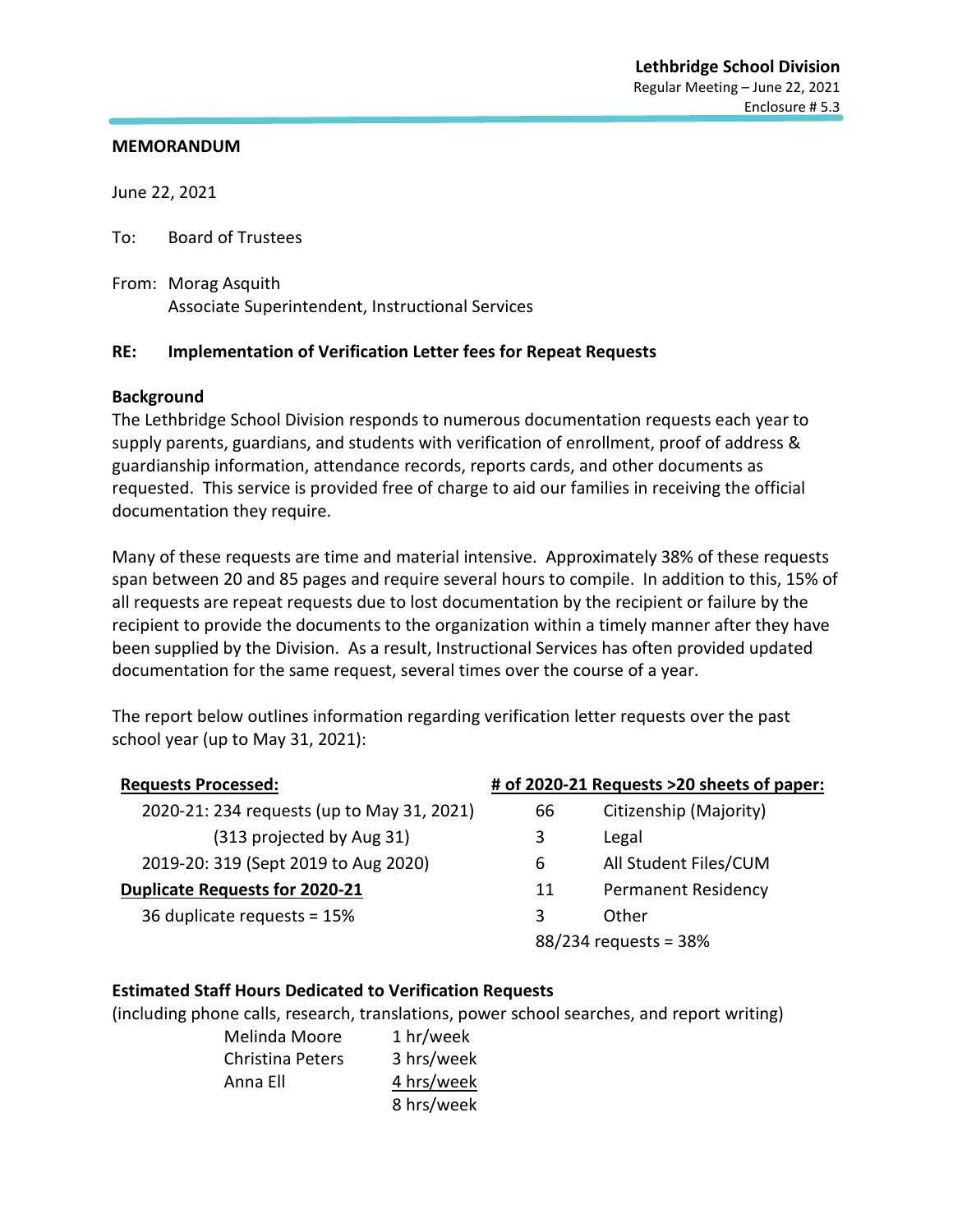Instructional Services is aware of Citizenship, Permanent Residency, CRA, and other organization guidelines of how often applications or verifications require an update of information and we are more than happy to provide these for our families. However, due to the frequency of repeat requests, Instructional Services suggests the implementation of the fee schedule below, effective August 15, 2021, for repeat requests.

## **Verification Letter Suggested Schedule of Fees**

*(for repeat requests)*

|                                                                                                         | <b>Type of Request:</b><br>CRA/CPP/MEP/AISH/ | Base (1 student)<br>Includes one printed copy         | \$10.00 |
|---------------------------------------------------------------------------------------------------------|----------------------------------------------|-------------------------------------------------------|---------|
| Verification of Enrollment/Letter of<br>Acceptance/Extension of Permit/<br>Other Request under 20 pages |                                              | Additional Student and/or<br>Printed Copy per Student | \$2.00  |
| <b>Type of Request:</b><br>Permanent Resident/Citizenship                                               |                                              | Base (1 student)<br>Includes one printed copy         | \$25.00 |
| over 20 pages                                                                                           | Application/ Legal Request/Other Request     | Additional Student and/or<br>Printed Copy per Student | \$5.00  |

## **Recommendation:**

That the Board of Trustees approve the implementation of the above schedule of fees for repeat or redundant verification document requests.

Respectfully submitted, Morag Asquith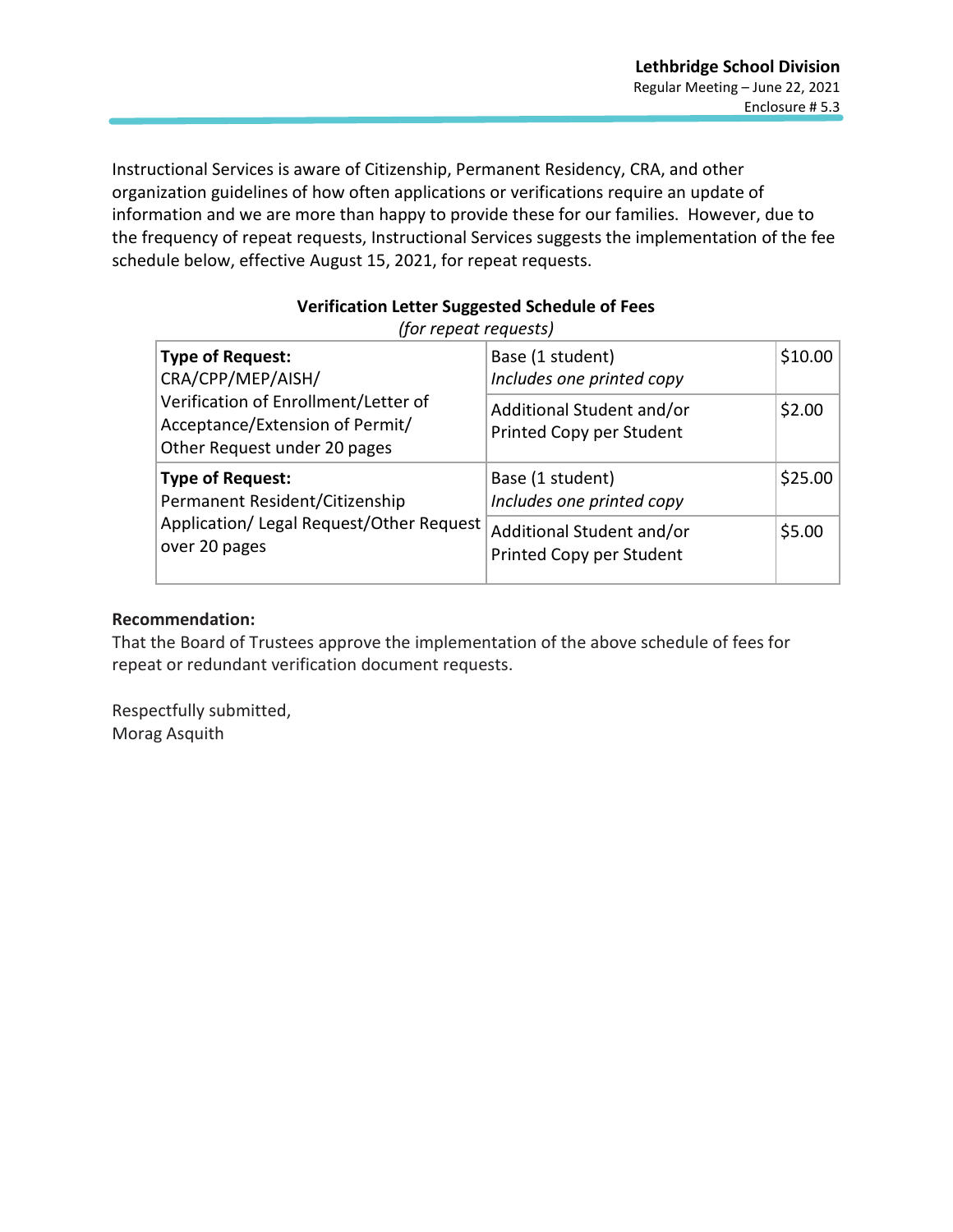June 22, 2021

To: Board of Trustees

From: Morag Asquith Associate Superintendent, Division of Instructional Services

## **Re: Building Brains Together Online Learning Support for 3 & 4 year-olds for the 2021-22 School Year**

#### **Background:**

Through the years Isabelle Plomp has worked closely with Robbin Gibb from the University of Lethbridge and Building Brains Together. This valuable partnership has shifted practices and inspired innovative opportunities in our Early Education Program in Lethbridge School Division.

'Building Brains Together - At Home' is a new proposed online program that will include three weekly live, small group, online sessions for the child and caregiver with an Early Learning educator. The program strives to empower parents and caregivers by building on adult capabilities to develop the executive functioning of their child's brain, a process best accomplished in the first five years of their lives. Executive functioning includes important skills such as self-regulation (dealing with emotions, controlling impulses, tolerating change, being able to return to a calm state, etc.), working memory, paying attention, organization skills, problem solving, flexibility, and much more. The Division recognizes that a virtual format is not optimal for young children, however can serve as a way for adults to work alongside their child, providing essential real-life interaction that is so critical for young children's learning and brain development. Virtual sessions, approximately 30 minutes in length, would take place in the afternoons on Tuesday, Wednesday, and Thursday. Parents can learn more by joining the weekly parent café, on Monday afternoons, which will include educational support and guest speakers on child/brain development.

If approved by the Board, there would be a \$100 a month registration to have online access to cover staffing and resources for this amazing opportunity. We are hoping that families outside of the division will also access this valuable capacity building opportunity. We are hoping to secure at least 20 families with this opportunity.

#### **Recommendation:**

That the Board approve this amazing opportunity for Early Education and our School Division and support the recommended \$100 monthly fee per student to make this endeavour sustainable.

Respectfully submitted, Morag Asquith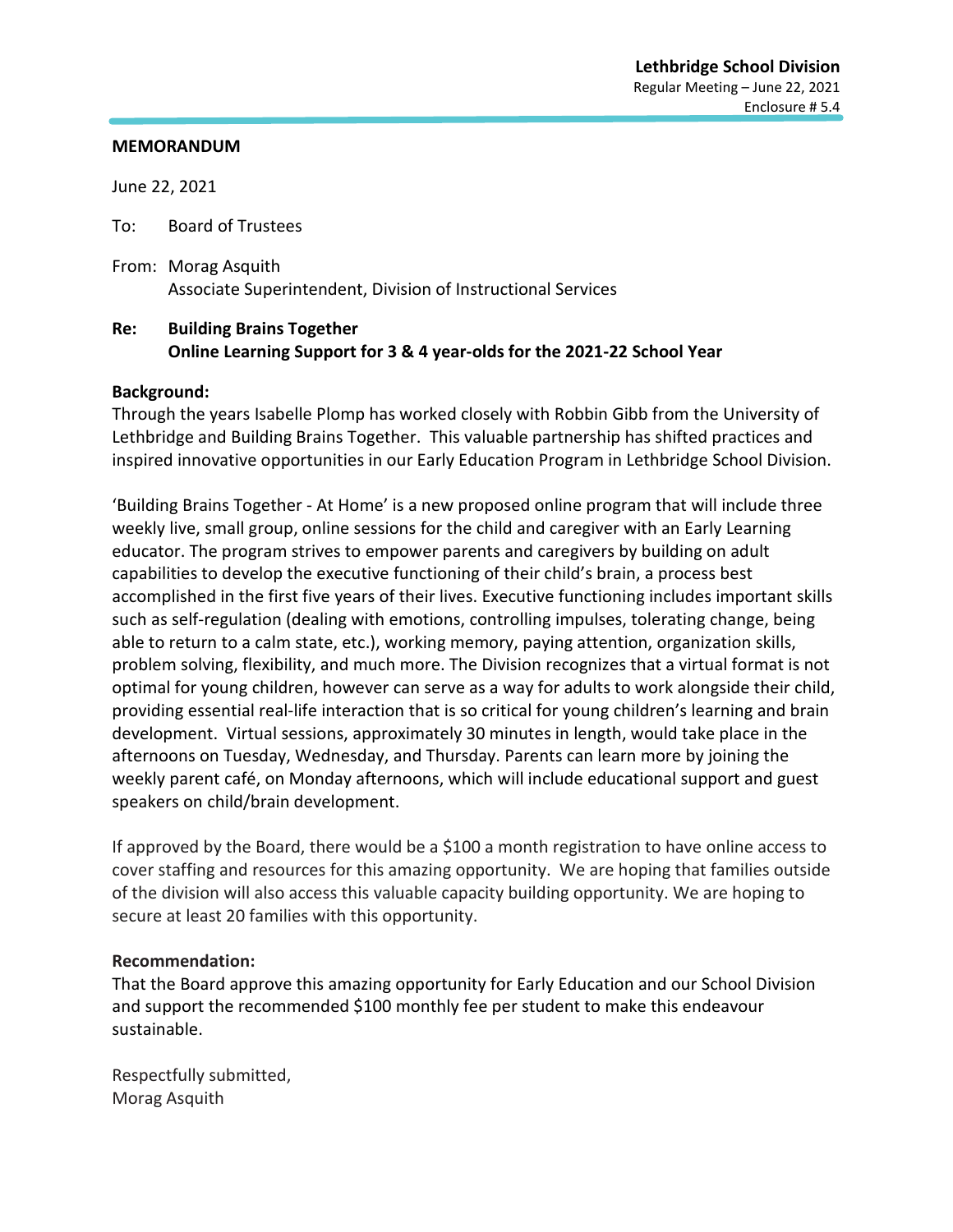June 22, 2021

To: Board of Trustees

From: Christine Lee Associate Superintendent, Business and Operations

## **Re: Third Quarter Financial Report**

#### **Background:**

The 2021-2022 Third Quarter Financial Report for the Division is provided for review. Director of Finance, Mark DeBoer, will be in attendance to respond to any question's trustees may have.

#### **Recommendation:**

It is recommended that the Board accept the 2021-2022 Third Quarter Financial Report as presented.

Respectfully submitted, Christine Lee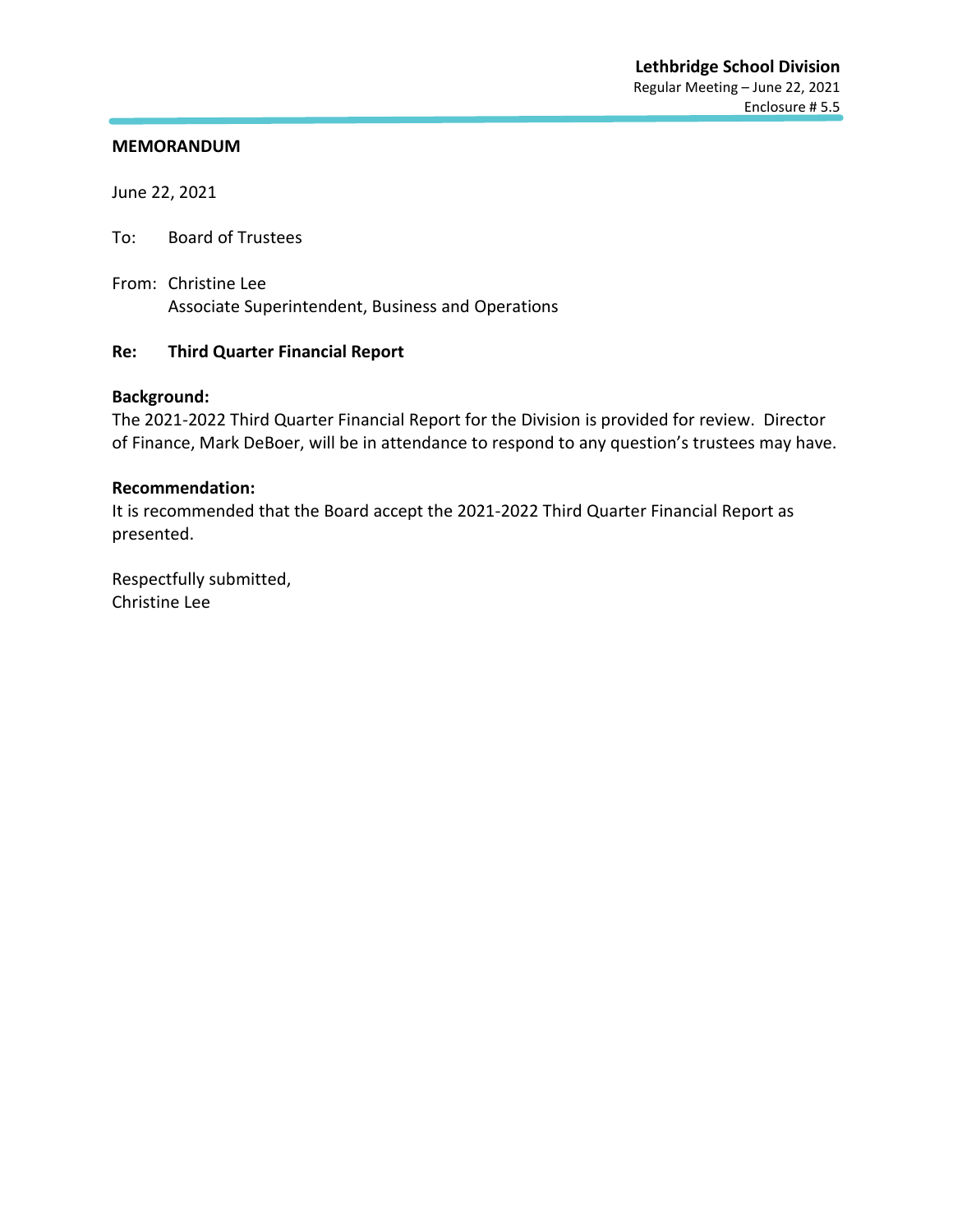June 22, 2021

To: Board of Trustees

From: Christine Light Board Chair

#### **Re: Standing Committees**

#### **Background:**

Board of Trustees Committee chairs are asked to provide an Annual Report and Terms of Reference Review at the Board meeting in September 2021. The Standing Committees are as follows:

Board Audit Committee Board Budget Committee Boundary Review Committee Community Engagement Committee Division Wellness Committee Facilities Committee Indigenous Education Advisory Committee Policy Advisory Committee Poverty Intervention Committee Spirit of 51 Committee Superintendent Evaluation Committee

Annual reports and terms of reference reviews presented in September 2020 can be found on the website or requested through the Superintendent's office.

#### **Recommendation:**

It is recommended that the Board accept this as information.

Respectfully submitted, Christine Light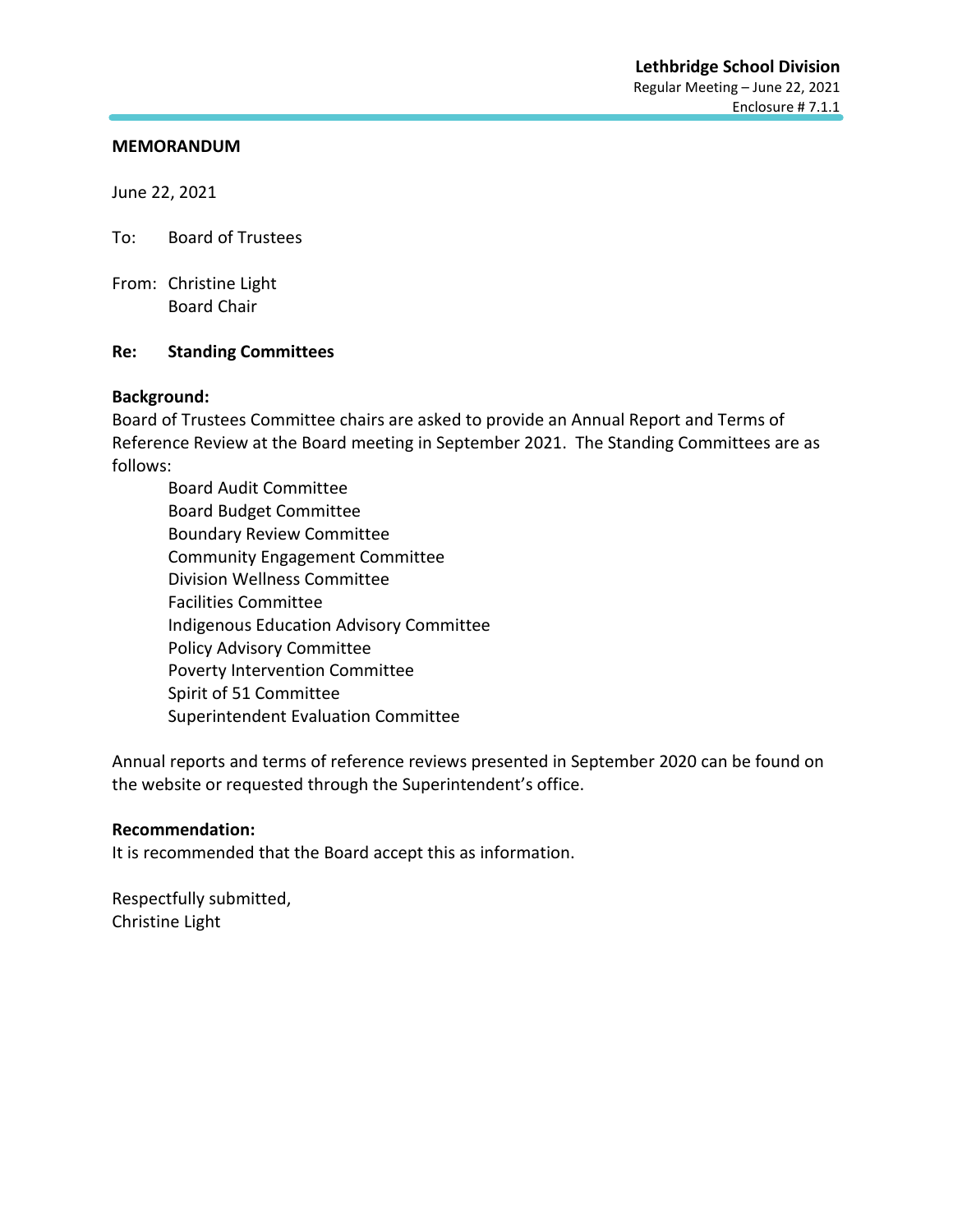June 22, 2021

To: Board of Trustees

From: Christine Lee Associate Superintendent, Business and Operations

## **RE: Business and Operations Report**

## **Background**

The June report of the Associate Superintendent Business and Operations is attached.

#### **Recommendation**

It is recommended that the Board receive this report as information.

Respectfully submitted, Christine Lee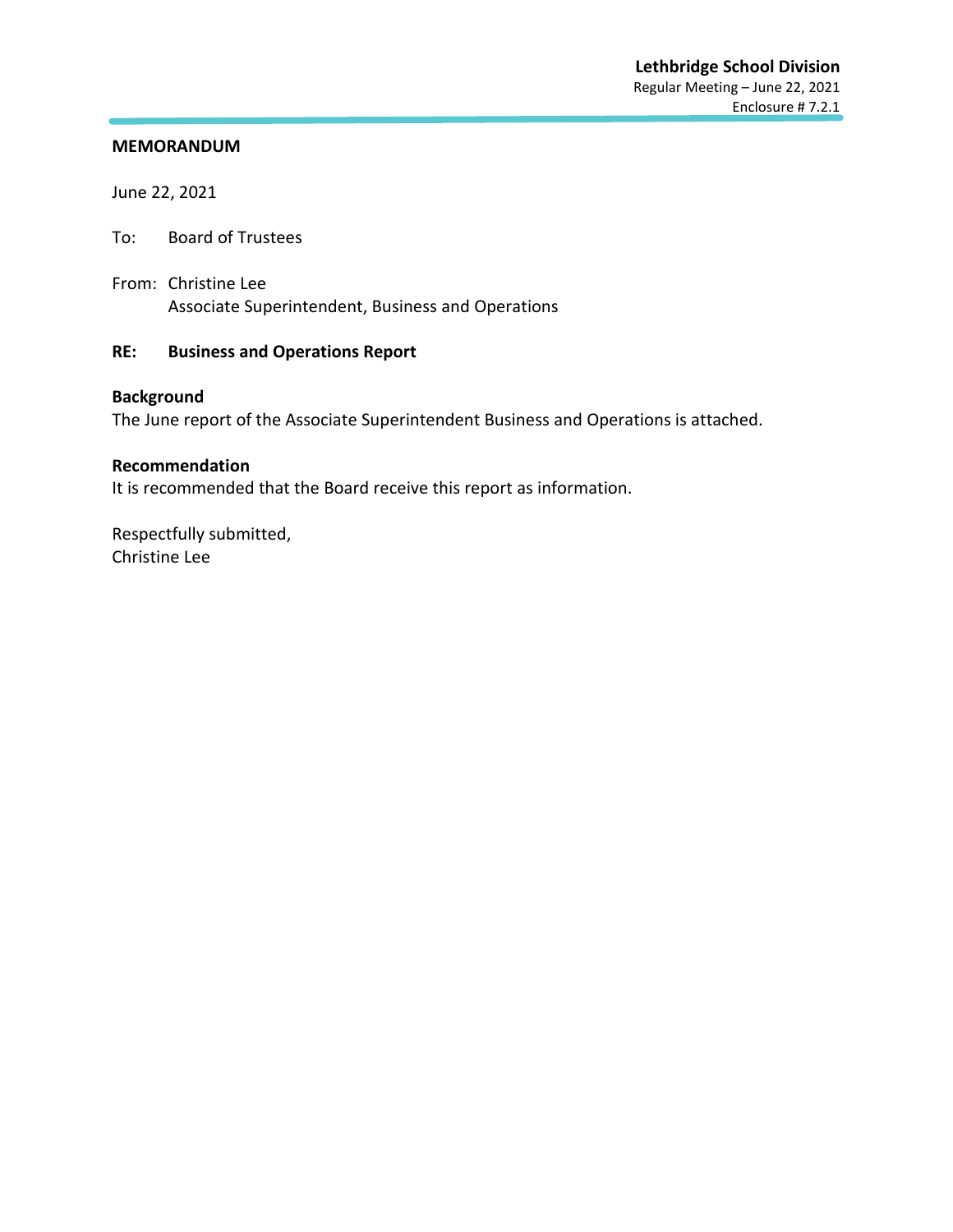June 22, 2021

To: Board of Trustees

From: Mike Nightingale Associate Superintendent, Human Resources

## **RE: Human Resources Report**

## **Background**

The June report of the Associate Superintendent Human Resources is attached.

#### **Recommendation**

It is recommended that the Board receive this report as information.

Respectfully submitted, Mike Nightingale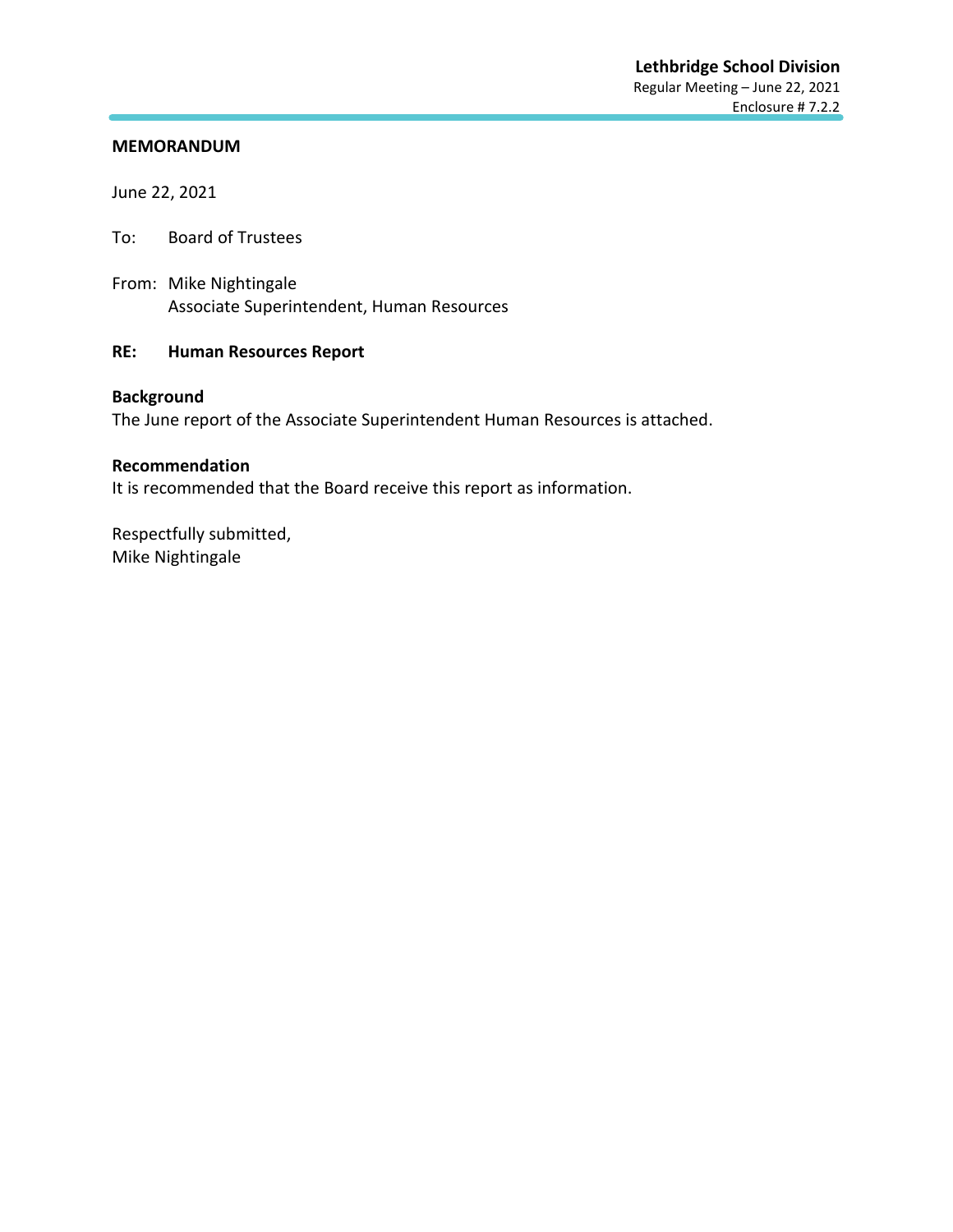June 22, 2021

- To: Board of Trustees
- From: Morag Asquith Associate Superintendent, Instructional Services

#### **RE: Instructional Services Report**

#### **Background**

The June report of the Associate Superintendent Instructional Services is attached.

#### **Recommendation**

It is recommended that the Board receive this report as information.

Respectfully submitted, Morag Asquith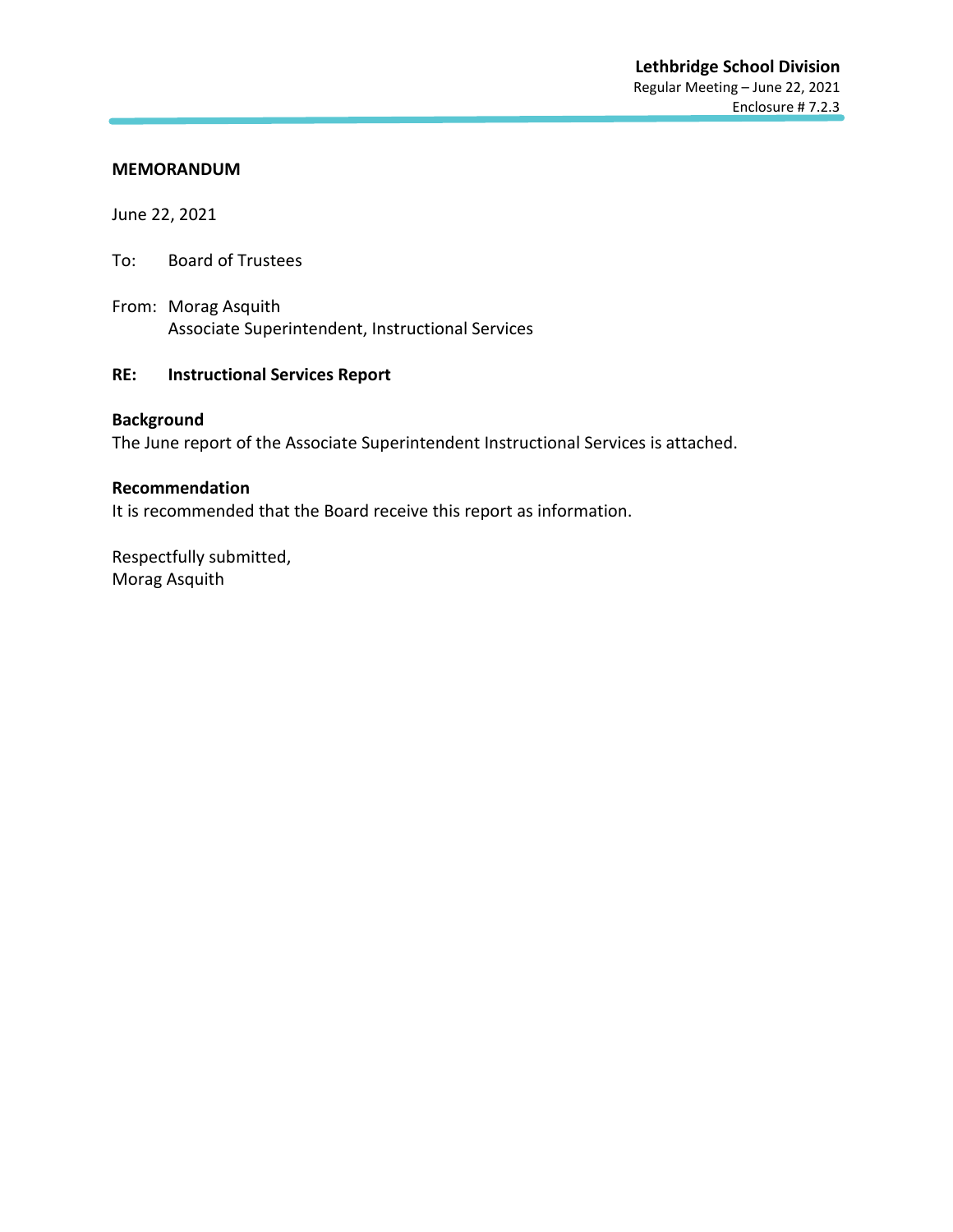June 22, 2021

To: Board of Trustees

From: Cheryl Gilmore Superintendent of Schools

#### **RE: Board Priorities**

#### **Background**

The Division Office Leadership Team is committed to keeping the Board informed regarding progress in Board priority areas. An update on progress will be provided in the form of a report each month.

#### **Recommendation**

It is recommended that the Board receive this report as information.

Respectfully submitted, Cheryl Gilmore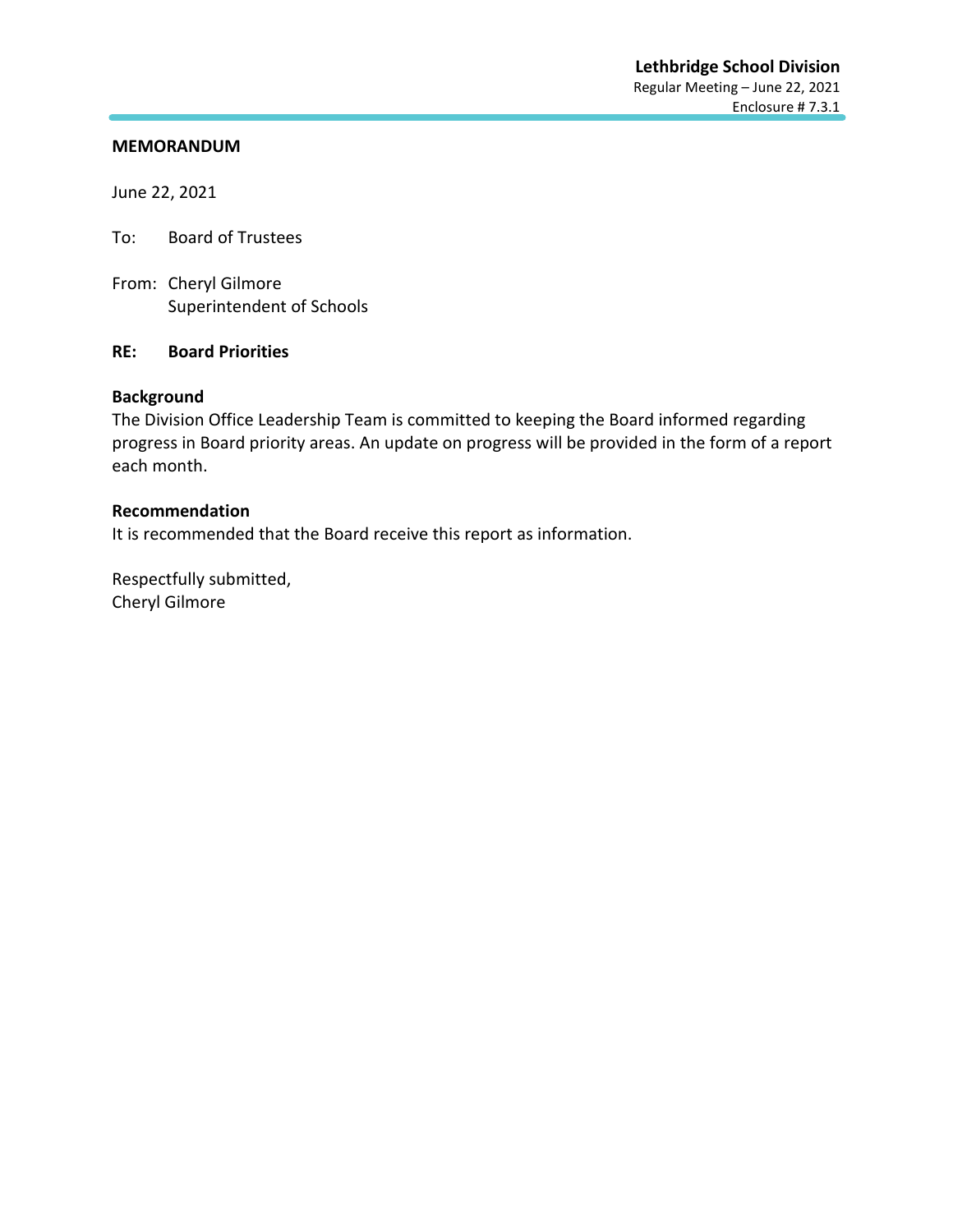

**SCHOOL DIVISION** 

# **2020-2021 DIVISION PRIORITIES**

# **PRIORITY ONE: Achievement**

## **OUTCOMES:**

- 1. Students achieve student learning outcomes with strong foundational skills in literacy and numeracy.
- 2. Teachers possess a deep understanding of pedagogy that develops literacy and numeracy.
- 3. Students are lifelong learners possessing the skills and attributes to successfully transition within the system and to further education, credentialing or the world of work.
- 4. Indigenous Education student achievement relative to provincial standards will improve.
- 5. School administrators are highly skilled in all areas of the provincial School Leader Quality Standard
- 6. Teachers are highly skilled in all areas of the Teaching Quality Standard.
- 7. Support staff possess the knowledge, skills and attributes to support student success and create optimal learning environments.
- 8. Effective learning and teaching is achieved through collaborative leadership and structures that build capacity to improve within and across schools.
- 9. A comprehensive wellness approach promotes well-being and fosters learning.
- 10. The education system demonstrates collaboration and engagement to further Division priorities:
	- a. Parents feel welcome, included and possess agency to be full partners in their child's education;
	- b. Community members feel ownership as collaborative partners in the education of children;
	- c. Community minded organizations are engaged in collaborative delivery of programs and services to students.
- 11. Effective management of growth and capacity building to support learning spaces and the provision of programs.

## **PRIORITY TWO: Inclusion**

## **OUTCOMES:**

- 1. Schools are welcoming, caring, respectful and safe learning environments.
- 2. Schools are inclusive learning environments where all students are able to grow as learners.

## **PRIORITY THREE: Innovation**

## **OUTCOMES:**

- 1. Learners demonstrate the attributes of innovation, creativity and critical thinking in a process based learning environment.
- 2. Breadth of program choice provides opportunities for students to explore and grow as learners.
- 3. All learners effectively use technology as creative and critical thinkers capable of accessing, sharing, and creating knowledge.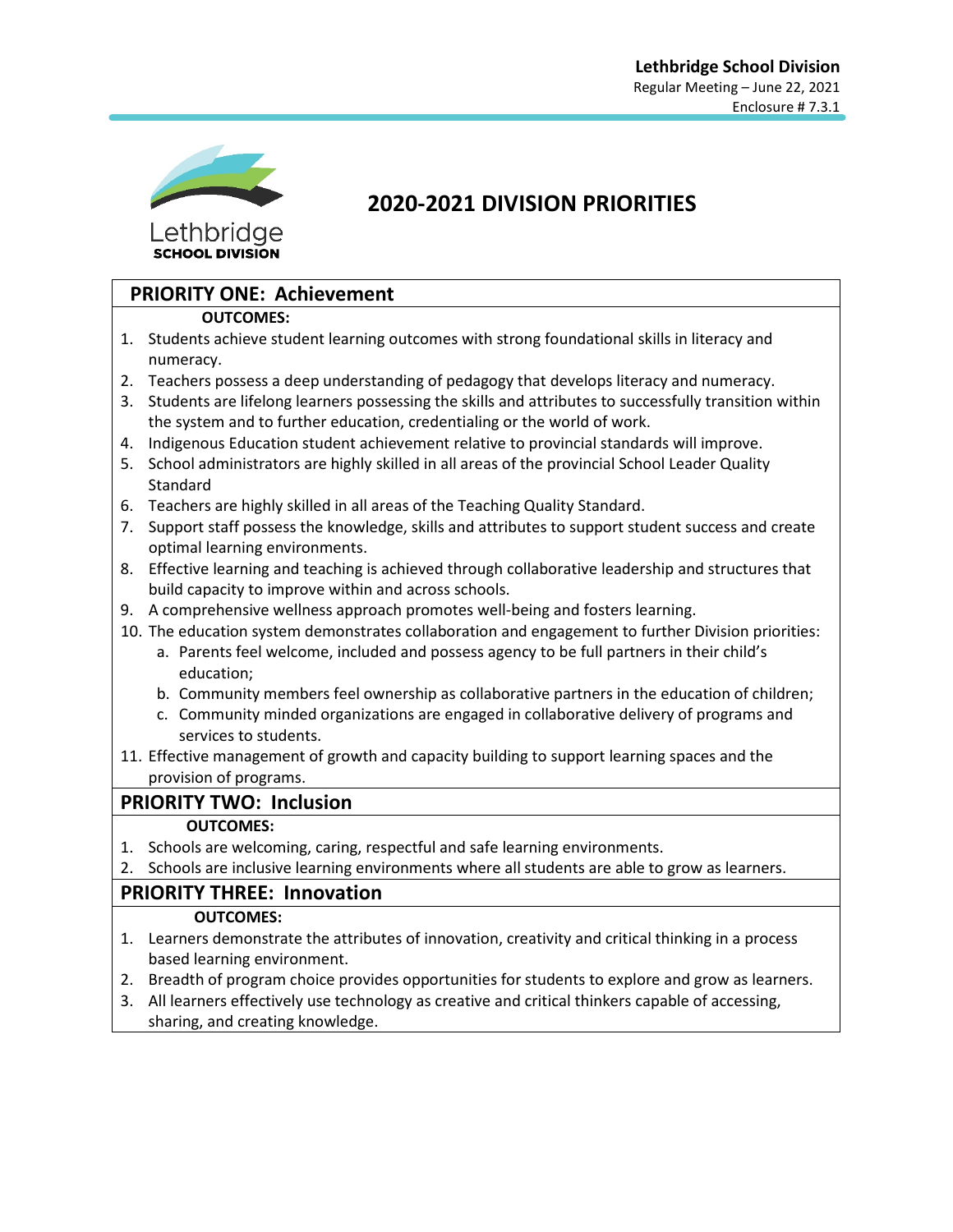## **2020-2021 DIVISION PRIORITIES REPORT TO THE BOARD**

#### **PRIORITY ONE: ACHIEVEMENT**

Literacy

- Bev Smith, Literacy/ESL Lead Teacher, continues to support classroom teachers in Kindergarten through grade 8 in the form of residencies, presentations to our new teachers in the Teacher Induction Program (TIP), at school-based PL Days, Collaborative Communities, and staff meetings.
- The Elementary and Middle School Literacy Committees held their final meetings of the year.
- Bev is working in close partnership with SAPDC to plan for a Literacy Summer Institute taking place on August 10 and 11.
- Bev is working to develop a PL opportunity for teachers in the fall on the "science of reading". This has been a topic of interest in literacy in recent weeks and months. This PL session will focus on how to incorporate research into our Division's Comprehensive Literacy Framework.
- Bev is part of a team who are working to create content for the Administrators' Symposium and a TIP session for the fall.

Numeracy

- Numeracy Lead Teacher, Jenn Giles, continues to support classroom teachers in Grades 1-9 in the form of residencies, presentations to our new teachers in the Teacher Induction Program (TIP), at school-based PL Days, Collaborative Communities, and staff meetings. Her areas of focus are effective teaching practices in mathematics, building number sense differentiation in math, and math workshop.
- Professional Learning for the newly purchased "Building Fact Fluency for Addition and Subtraction" continues to be provided to a number of elementary schools.
- Jenn is part of a team who are working to create content for the Administrators' Symposium and a TIP session for the fall.

Curriculum Implementation

• Professional Learning in our Division for Administrators and teachers will continue to focus on concept-based teaching and learning as well as cultures of thinking with an emphasis on curriculum being the "what" we teach with the teacher being able to determine the "how".

High School Initiatives: Off-campus, dual credit, high school re-design, career exploration

- The following dual credit courses are arranged for the 2021-22 school year with the University of Lethbridge: Management 1070, Liberal Education 2200, Liberal Education 1000 and Genetically Engineered Machines 1850.
- We have entered into an agreement with Lethbridge College as part of a Zone 6 cohort for access to the following courses this fall: Animal Science, Introduction to Software Design and Photography, Design Fundamentals, and Graphic Communications.
- Lethbridge School Division Off-Campus program for Work Experience and RAP has moved into summer registration.
- The Indigenous Grad ceremony will occur over two days  $-$  June 22 and June 23<sup>rd</sup>. Big thank-you to the Indigenous Learning team for working with all of our schools to secure grad participation and preparing the details of the grad.

Middle School Initiatives

• Think Outside - a collaborative endeavor between Helen Schuler and the School Division was put on hold due to COVID restrictions. In lieu of engaging in this activity, the Indigenous Education teachers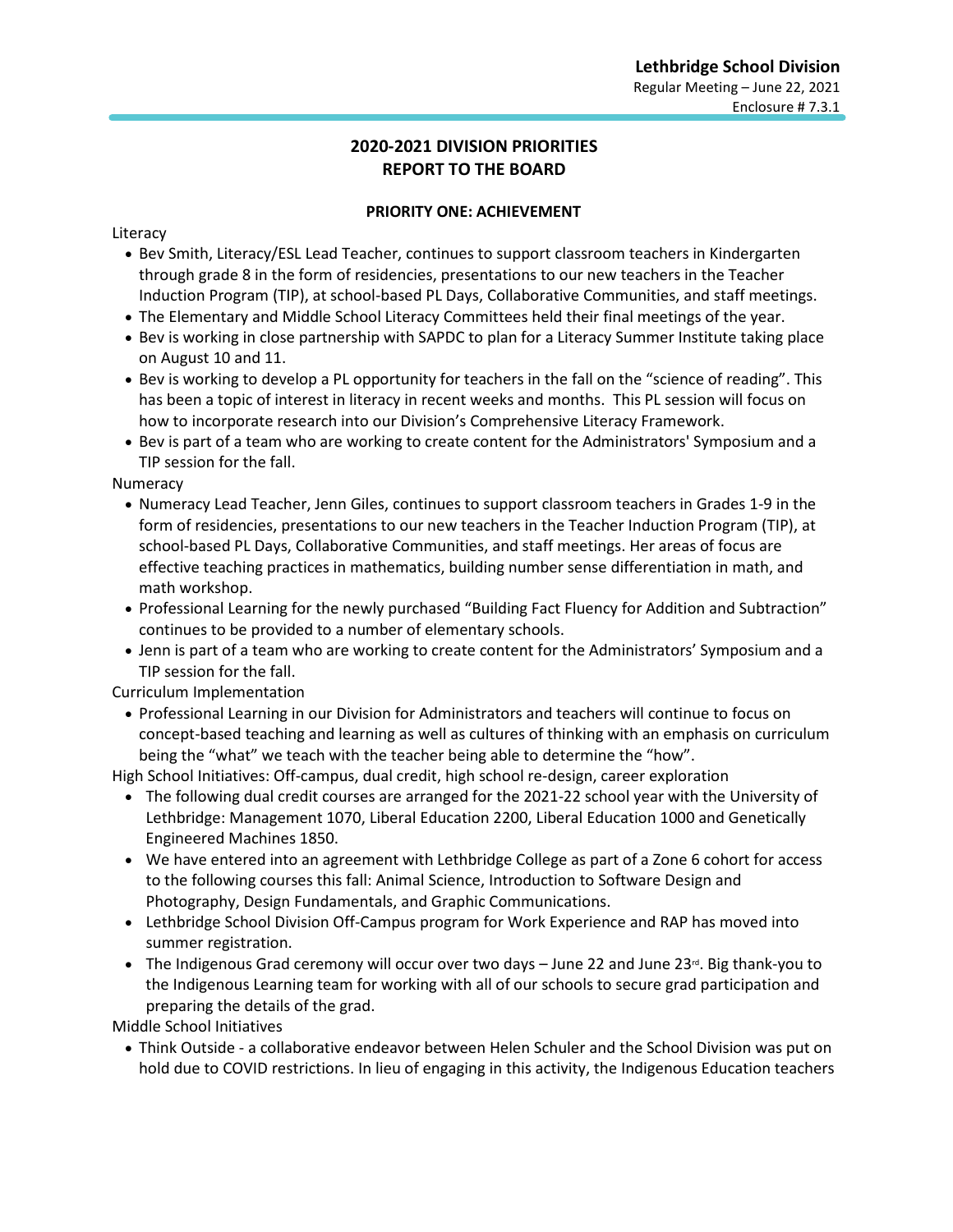put together on-line lessons to facilitate teacher delivery of some outdoor activity through an Indigenous lens. It is hoped that the Think Outside project will launch again this fall. Early Learning

- All new families entering Early Education Programs this fall have participated in an adapted screening process due to the pandemic situation. Usually, we meet with families face-to-face and do the Ages and Stages Questionnaire (ASQ) through a rotation through play-based centres focusing on different developmental domains with a Speech Language Pathologist doing a short screen of communication skills. If a child was not coming along in development as expected, typically a referral to Alberta Health Services would occur. Alberta Health Services will no longer provide assessment and reports for educational purposes, so we have had to adapt this process as well. We partnered with the Family Centre in using their online version of the ASQ as we did last year. This year we added our own virtual speech and language screen with families and one of our Speech Language Pathologist. The Speech Language Pathologist then brought in families to assess children in person if they may have possibly had any challenges with communication. We also have one of the Early Education Program LSTs doing a screening via phone with families that may potentially be eligible for ESL. This has created a much heavier workload for May and June, but this will hopefully assist in getting programming for children in Early Education Programs meeting children where they are at and providing information to appropriately staff programs for September.
- With fewer than 10 spots across the division left for typically developing children, we do not have the capacity to open spaces to typically developing 3-year-olds as we would like 4-year-olds to have an opportunity to experience EEP before heading off to kindergarten. We will offer spaces to 3-yearolds in our Building Brains Together – At Home project as an option.

Indigenous Education

- The Indigenous Education Team completed the Indigenous Strategic Plan as an addendum to the Lethbridge School Division Assurance Plan.
- Positions for 4 Grad Coaches- Indigenous Education were posted for the upcoming 2021-22 school year.
- The Indigenous Education Department wrapped up both formal and informal learning opportunities for staff. Our Elementary Teacher- Indigenous Education has worked with three schools on morning announcements with Indigenous insights. "Indigenous Games Kits" were distributed to elementary schools for use in classrooms. John Chief Calf worked with the ATA PL committee to provide an ATA Indigenous Education event in April.
- Jenna Jewison and Jessica Deacon (Helen Schuler) recently released a second lesson for "Think Outside".
- We were fortunate to hire Amelle Weasel Fat to join our team as Grad Coach to support Maria and Kendall's maternity leaves at LCI and Victoria Park.

Administrator Professional Learning

- The Admin symposium created momentum for admin PL to focus this year on "creating cultures of thinking" in all schools. "Thinking Schools" PL sessions for all administrators have been held in October, January, February 11, April 15, and most recently, June 3.
- We are embarking upon a multi-tiered approach to addressing and educating about anti-racism as a Division, Diversity and Inclusion Table. Cayley King, Tracy Wong and Morag hosted a session with Administrators on May 20<sup>th</sup> regarding Anti-racism and Anti-oppression. The committee is making plans for next year.

Division Professional Learning (Collaborative Communities, support staff, teachers)

• In the 2020-21 school year, we had to move SIVA sessions online, but still managed to complete training for 138 staff. We will offer a SIVA session in August before students return.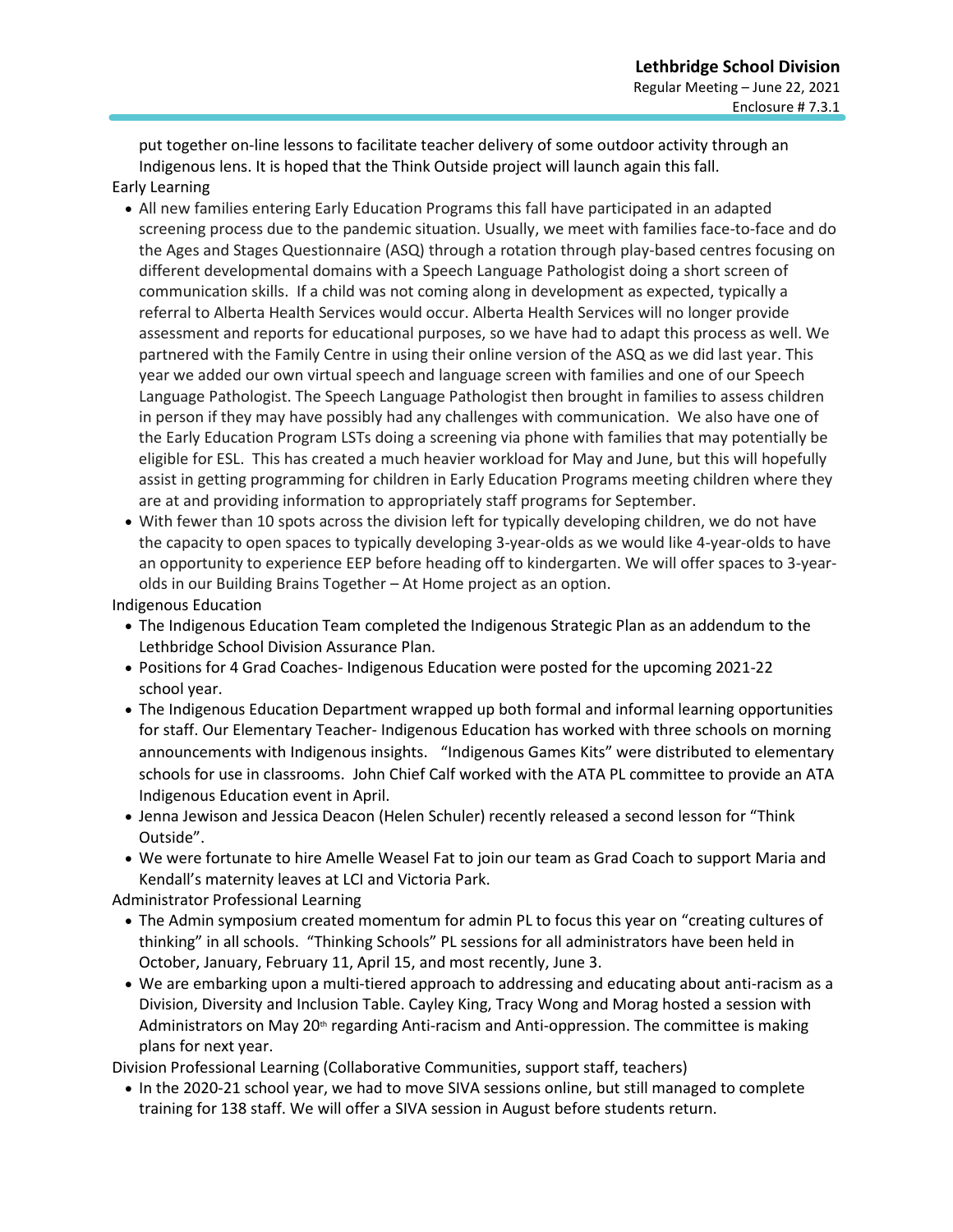- Administrators and teachers continue to have access to free, virtual professional learning opportunities through Corwin, Scholastic, and SAPDC. These sessions are being held after school so that substitutes are not required since they are in short supply.
- Due to the boundary change that impacts Agnes Davidson, Karen and Morag are working with a French Immersion consultant and admin from Agnes Davidson and Nicholas Sheran to build a 3 year transition plan to single track programming at Agnes Davidson. In the following weeks they will also be working with FI (French Immersion) Admin and teachers on this endeavor.

Teacher Induction Support for Quality Teaching and Leading [TIP]

- The format of the Teacher Induction Program has changed this year. The changes were due to feedback from participants. Once of the biggest changes was to the schedule. We now offer TIP on Friday afternoons rather than during instructional time. The October session focussed on reporting and parent/teacher interviews.
- April 23<sup>rd</sup> was our final session with our Year 1 TIP group. We used the time to reflect on best practices and lessons learned during our Pandemic year.

• Review exit slips submitted by the TIP teachers to prepare for next year's program.

Parent Engagement

- The feedback provided by the stakeholders at the February 2<sup>nd</sup> Town Hall was collated, posted on the Division website, and provided to the Board at their Strategic Planning session in March. The Division School Council met for the last time on June 7<sup>th</sup>.
- The Diversity and Education Table met in May to discuss anti-racism/oppression work that has begun in the division.

Community and Business/Industry Engagement

• Transition from City of Lethbridge Transportation services to Southland is complete. A lot of work continues in working with this partner in planning for the 2021-22 school year.

Management of Growth and Capacity Building learning spaces

- Projects under Capital Maintenance and Renewal (CMR) grant funding were submitted for budget 2021-2022. Priority projects requested for funding include ventilation, accessibility, and other building upgrades. The Division received \$1.6 million in CMR funding. This funding will be allocated to heat pump replacements at LCI. Work has already begun and will continue until September.
- The Division submitted requests for Modular Classrooms for the 2021-2022 school year at the end of October. These requests will be for Coalbanks, Dr. Gerald Probe and Chinook High School due to enrolment and capacity concerns in west Lethbridge. The Division was approved for one modular classroom and a washroom unit for Coalbanks Elementary School.
- The Division was given the opportunity to take three, 10-year-old modular classrooms from another school jurisdiction. These modulars have been picked up and moved to the Division and will be installed at Chinook High School. Alberta Education has approved the funding to install these modular classrooms as part of the 2021-2022 Modular Classroom funding.
- The 2021-2022 to 2023-2024 Three Year Capital Plan was approved and is on the website.
- The Province of Alberta announced 14 school projects in Budget 21-22. Lethbridge School Division's west Lethbridge Elementary School designated for Garry Station was announced on March 10th as one of these school projects. The school will open at the earliest September 2025 with an opening capacity of 610 with the capacity to build out to 900 students.
- The Board approved a \$4.1 million Energy Performance Project that will update aging infrastructure such as heating pumps, cooling towers, condensing units and replace LED lighting. This project will enhance the learning environment and energy efficiency. Mike Mountain Horse, Nicholas Sheran, Dr. Probe, Park Meadows and Fleetwood-Bawden elementary schools and LCI are the schools receiving these upgrades. Funding is from IMR and CMR funding.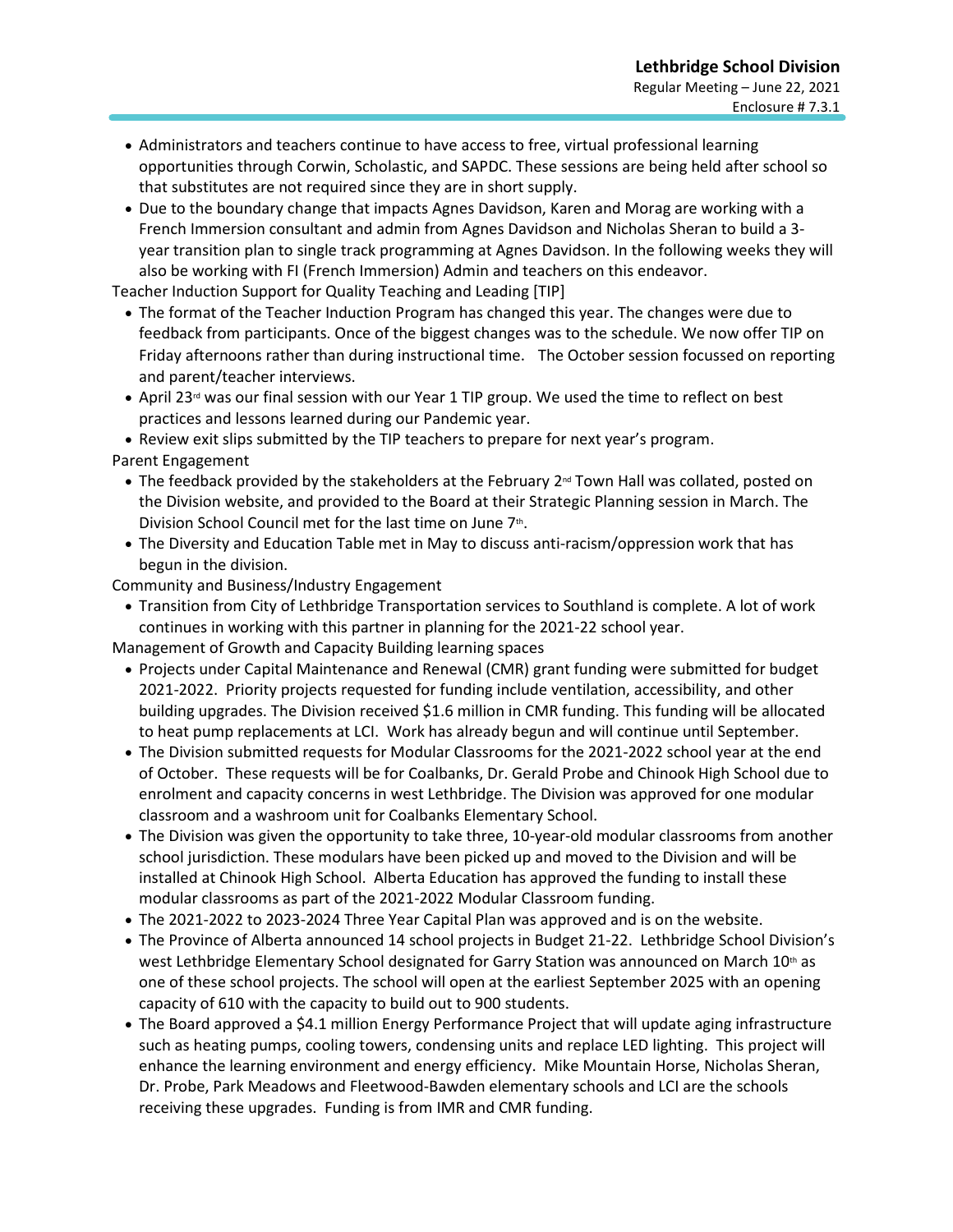• Occupancy was received on March 12<sup>th</sup> at Dr. Plaxton Elementary School. Furniture has arrived and placed in classrooms. Landscaping has been completed and resources for the school continue to arrive.

Other School Improvement Initiatives

- The e-Learning programs have sufficient registrations to launch in the 2021-22 school year. The elementary program will be delivered from Dr. Robert Plaxton Elementary School, the middle school delivery will be from Senator Joyce Fairbairn Middle School, and high school courses will be offered through LCI. There was modest response from parents requesting at-home learning due to COVID. These students are being accommodated in the e-Learning program.
- Wellness Grant reports were collected at the end of May and the Wellness Grant Applications released for 2021/22 school year.

## **PRIORITY TWO: INCLUSION**

Safe and Caring Schools (trauma informed practice, wellness, Positive Spaces, etc.)

- The aligned approach our Division of Instructional Services has taken, supports UDL (Universal access or curricular entry for all students), thereby using the inclusive lens with all initiativesachievement (literacy/numeracy), social emotional supports, nutrition programs, and physical activity.
- We continue to balance information the Alberta Health Services (AHS) presents to us on COVID positive numbers and AHS restrictions to keep our schools safe and maintain cohort structuresmany of our itinerants are still minimizing working in multiple settings.
- The Counselling Department continues to provide current, relevant information through "The Loop" to our schools, there is information on careers, scholarships, resources and supports that are presenting monthly.
- The Counselling Department sent out a survey to Principals gleaning feedback from the year after the restructuring in 2019/20.
- We continue to work through positive COVID cases that are identified by AHS, we commend our schools, both staff and students for the amazing commitment they have demonstrated to keep our schools safe.

Students as learners in an inclusive environment (Indicators of Inclusive Schools; RTI Framework; Universal Design for Learning)

- Inclusive Education continues to work with HR in determining priority staffing placements for the fall.
- Megan Martineau, who currently works as an OT at Children's Allied Health, will be joining our therapy team in August replacing Kelsie Enright.
- A decision has been made to maintain six SLP positions for the 2021-22 year, given that Division SLPs will be assuming more responsibility for Augmentative and Alternative Communication as AHS further narrows its mandate in schools.
- Final preparations are in place for moving special transportation to Southland.
- ESL kits have now been delivered to all schools to support teachers in developing language acquisition as well as academic language acquisition.
- Jordan Hoffos will be joining our team in August as the new ESL Student Support Worker replacing Sarah Ahlgren.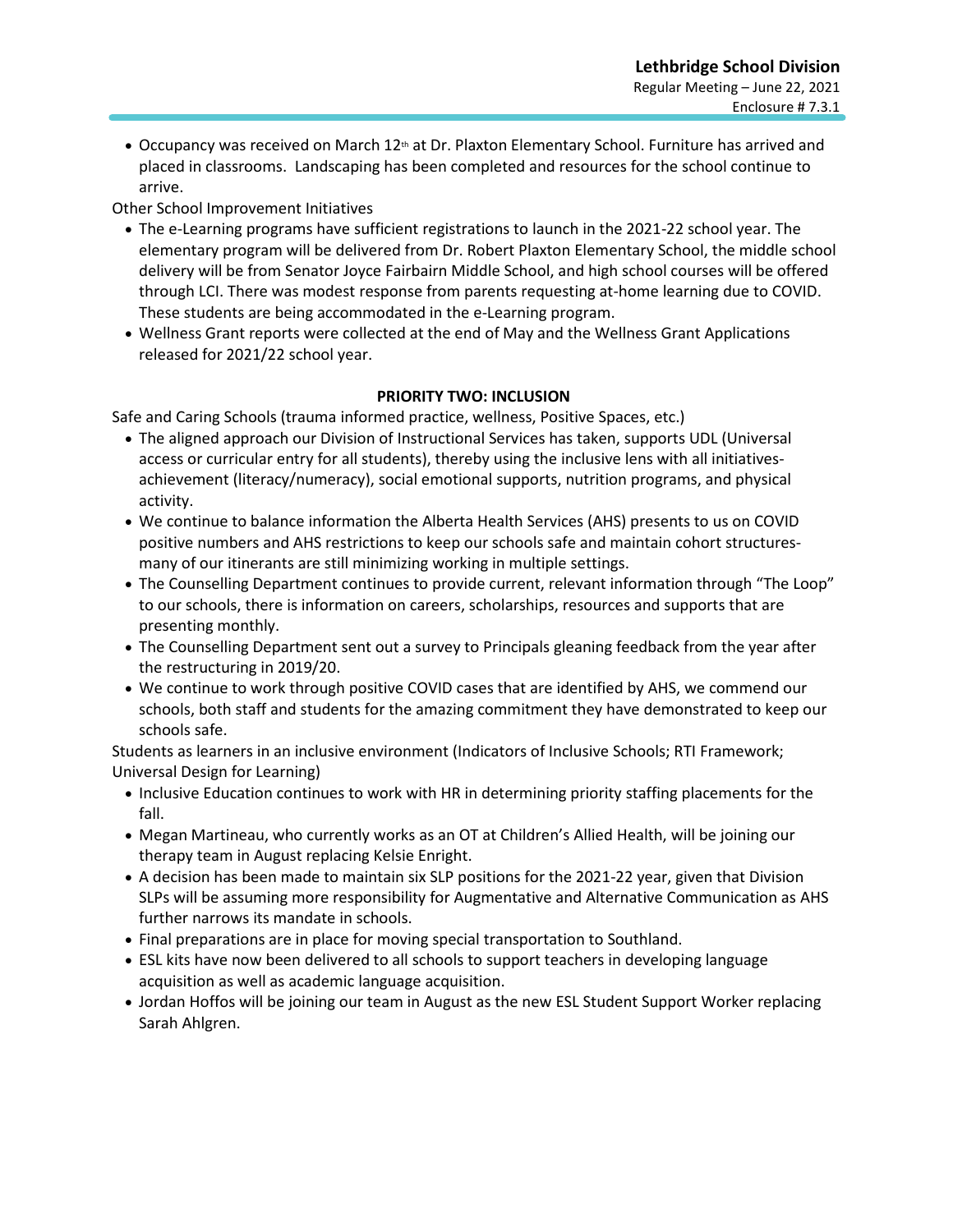#### **PRIORITY THREE: INNOVATION**

Breadth of Program Options

• High schools were able to implement procedures that allow for the delivery of most options in the COVID-19 context. High schools and middle schools are planning for the 2021-22 school year with a regular schedule.

Technology

- We are working with the U of L to create a new education course that could be offered to teachers on how to film, edit and create 360 videos. Currently, we are gathering a number of resources that could be used for the course. The purpose of the course would be to train teachers how to create their own 360 learning opportunities that apply specifically to the Alberta Curriculum. We are hoping to offer the course in the summer of 2022.
- The Technology Team is busy gearing up for summer builds. Summer builds require that we physically go to each PC in the school division and update all software and systems. Most builds can be done remotely but the one we perform in the summer is much larger and needs a tech to ensure that the installs are done correctly, and the PC is operating when the technician leaves. This summer with the new laptops, we will be rebuilding over 5000 computers.
- The Technology Departments continues to educate staff around fraudulent emails that potentially can put our network at risk. In May we sent out a fake VISA email with an attachment. If the user opened the attachment, it just gave them a friendly reminder to be on the watch for phishing (fraudulent) emails. The purpose was to help people recognize phishing emails and how to report them when they receive them. We are happy to say 99.5% of people who received the email did not open it and recognized it as phishing email. Our intentions are to continue to send out more emails making them more difficult to spot.
- As of June 21, 2021, we will have turned on two factor authentication for all School Admin accounts. Two factor authentication makes it harder for an attacker to access peoples accounts and data. Alberta Education recommends that all school divisions turn on two factor authentication for all staff that have access to sensitive data. Our goal is to over the next school year have two factor authentication turned on for all employees.
- We are working with Logics Robotics to try and offer educational technology support to teachers in 2021/2022 school year. For the 2020/2021 Logics Robotics offered teachers a number of training days on using technology and had a 24-hour educational technology support page set up where teachers could ask How to Questions with regards to the technology solutions we use in the Division.
- With the event of students moving back online, we have once again opened our Device Store on our website. We have changed the model to have devices in stock so that when parents purchase them, they can be picked up on the same day. The devices we offer are the same that we supply our schools, so there is no risk of having devices we cannot use if they do not sell. <https://www.lethsd.ab.ca/departments/technology/student-device-store2>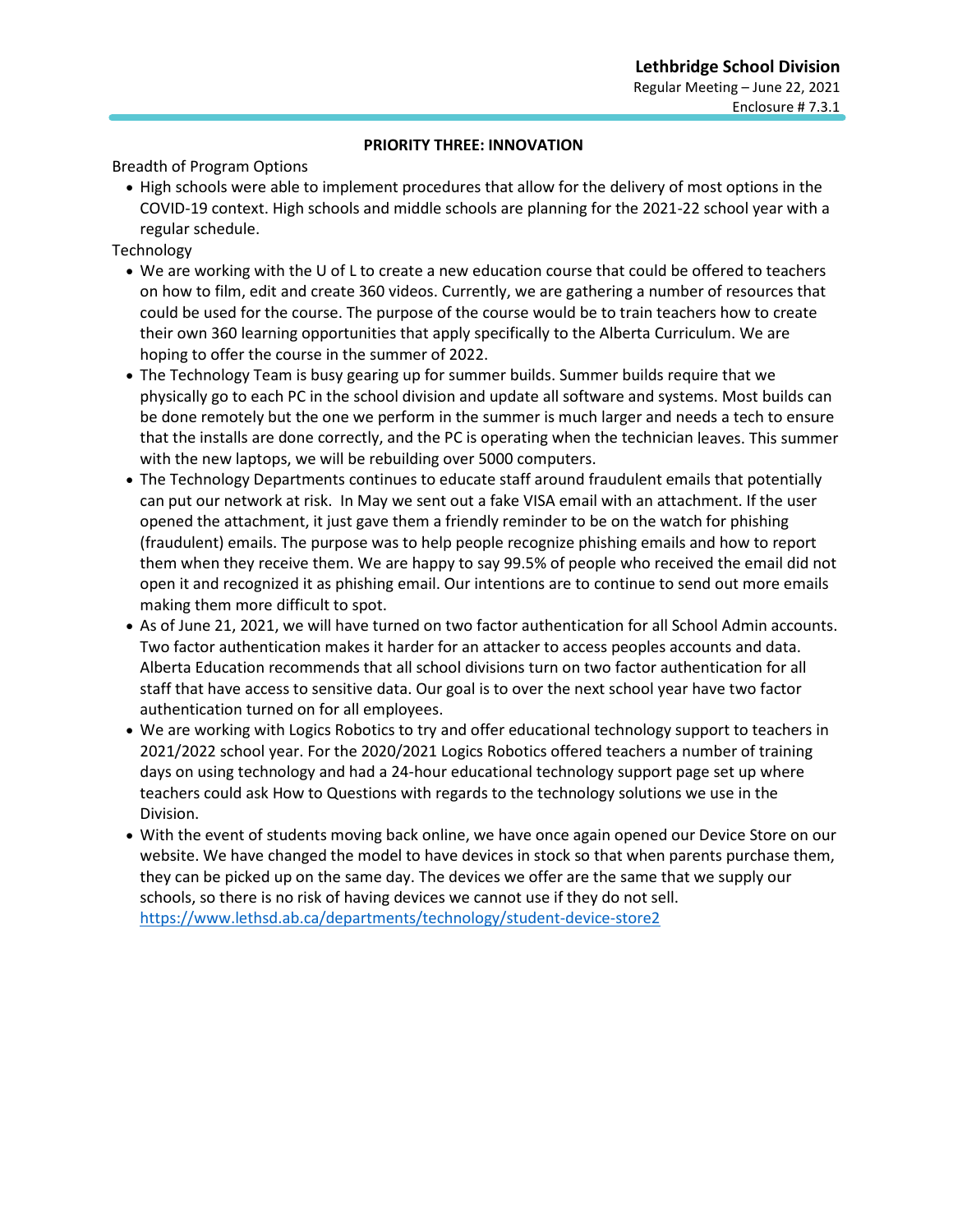June 22, 2021

To: Board of Trustees

From: Cheryl Gilmore Superintendent of Schools

#### **Re: Donations and Support**

Lethbridge School Division is fortunate to be in a community that strongly supports programs and services for students. The Division is appreciative of the difference the support makes to the lives of children. These partnerships and support further the efforts of helping children come to school ready to learn, providing opportunities for engagement, and facilitating student growth and well-being. Listed below are the donations and support received by the Division.

• Dr. Probe Elementary School received a \$5,00 donation from **Shaw** for Maker Station and STEM items.

#### **Recommendation**

It is recommended that the Board receive this summary as information.

Respectfully submitted, Cheryl Gilmore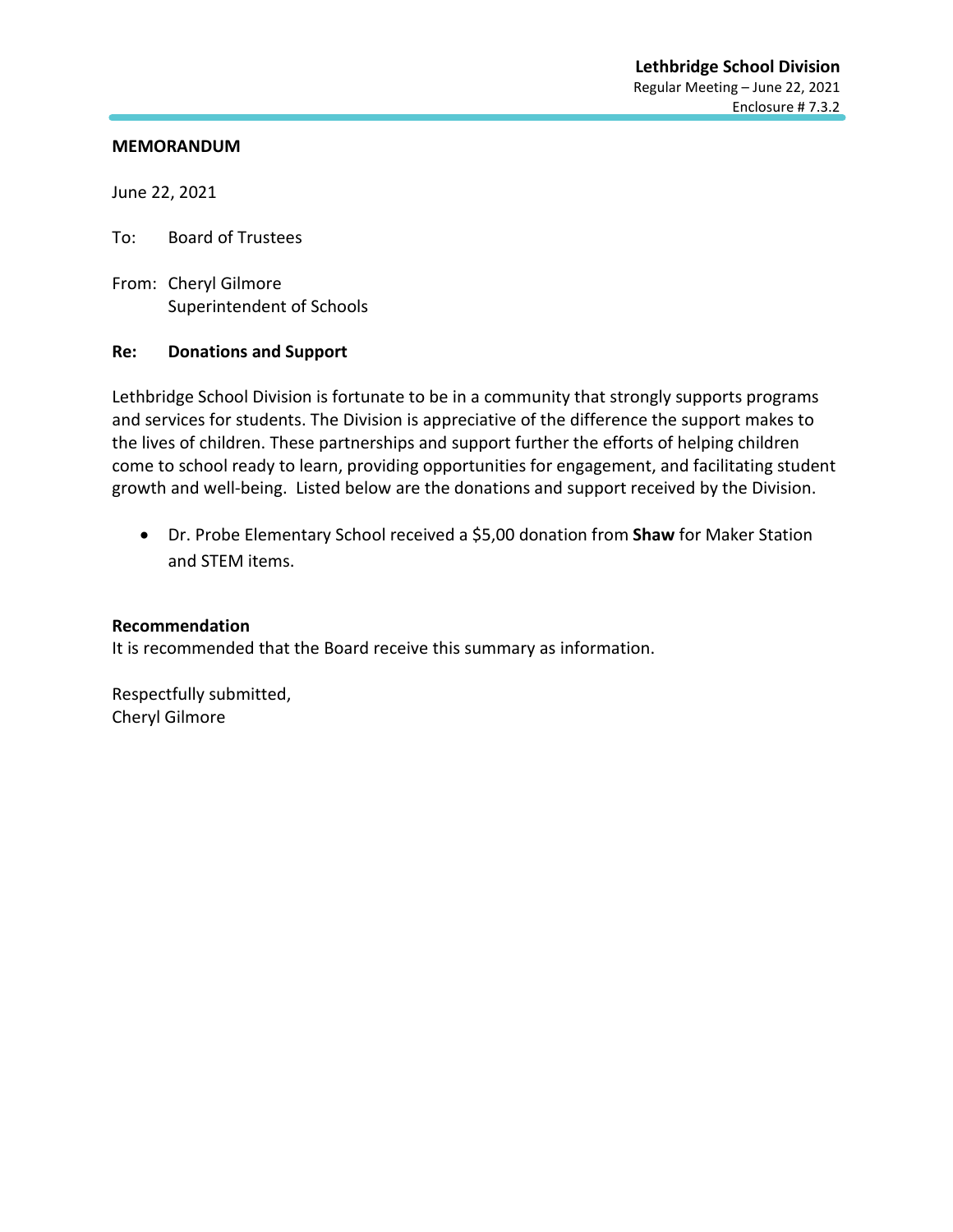June 22, 2021

To: Board of Trustees

From: Cheryl Gilmore Superintendent of Schools

#### **RE: Acknowledgements of Excellence**

#### **Background**

The Board has a long-standing practice of acknowledging the efforts of students and staff whose commitment to excellence has resulted in outstanding achievement. Details of accomplishments of note are provided as information. Congratulations to the following Division staff and students:

#### LCI Showcase:

In a strange year…

- E-Sports Team places first in their tournament. LCI Samurai entered their first ever tournament and won.
- Artisan Christmas Tree Auction raised \$2000 from a local business.
- LCI Graduation had their largest grad committee in supporting this year's Convocation and Grand March. Both events were amazing and very much appreciated by parents.
- LCI Leadership class ruled the school. They did a spectacular job of recognition boards throughout the building.
- Dance Academy produced a documentary representing their entire Covid year. The documentary will be shown at the Movie Mill in a drive-in format June 28 & 29.
- And finally, we are anticipating a return to normal school in August. We cannot wait for all of students to be able participate in additional choirs, bands, plays and athletics.

Students going to college/university to pursue athletics:

- Lily Jensen NAIT (Basketball)
- Kwynci McLachlan Medicine Hat College (Basketball)
- Ryan Evans Dickenson State University (Track & Field)
- Spencer Stanko University of Alberta (Football)
- Sam Crighton Lethbridge College (Volleyball)
- Fiona Hyland Stevens College (Volleyball)
- Isaac Fletcher University of Nebraska-Omaha (Swimming)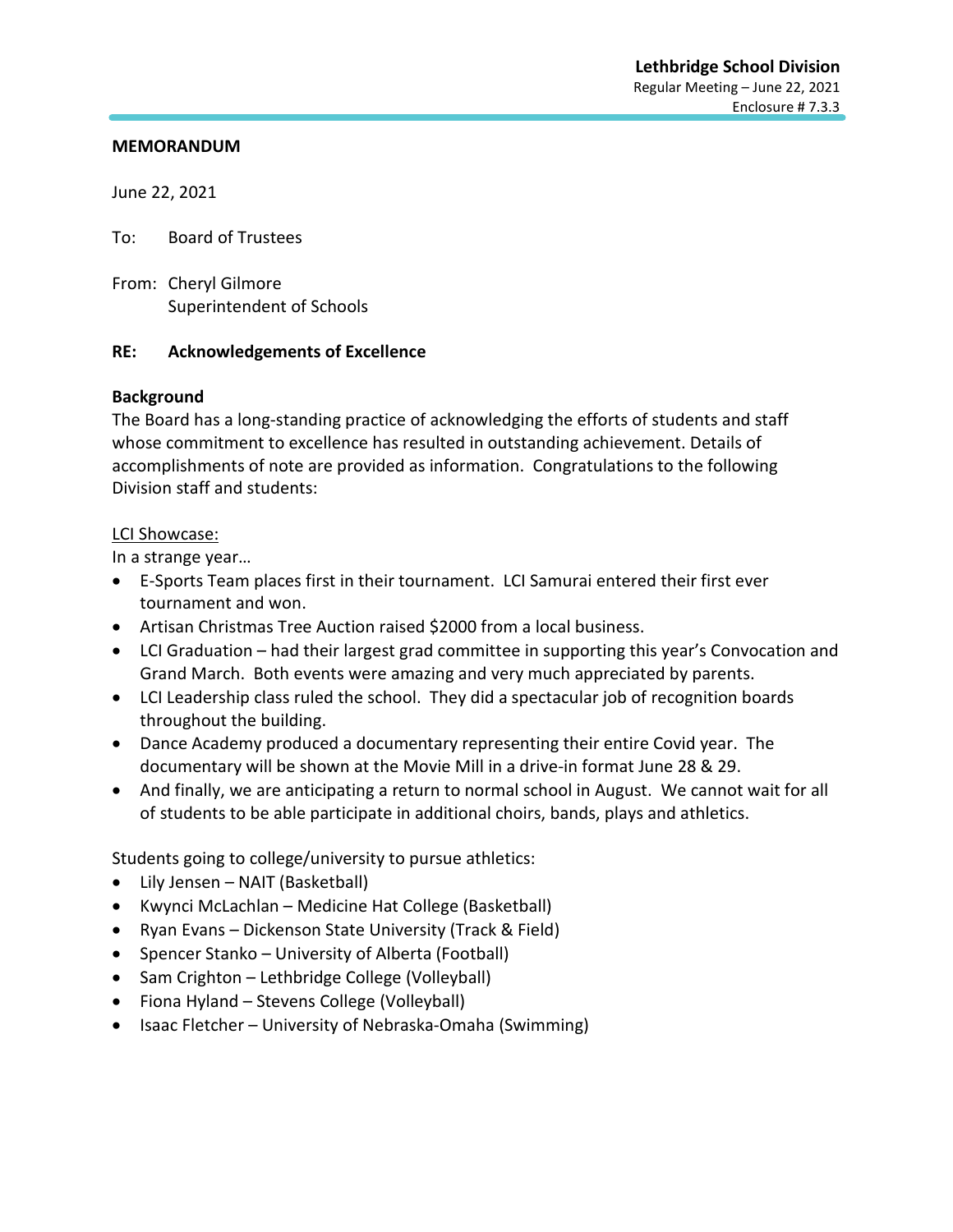Lethbridge Christian Showcase:

Our staff, like others in the division have done an excellent job of navigating teaching and learning in global pandemic. When we were in scenario 3 (at-home) learning the second time a parent commented that "I find myself in awe of how your teachers found ways to engage their students through a computer screen... innovative and creative ideas that inspire me." Allison Overbeeke offered a "cooking channel" that was well attended by our grade 8's to help stay connected with them during at-home learning periods. This cooking channel was outside of regular class work. We moved announcements and chapels onto teams, which allowed students engaged in at-home learning to connect to the school and maintain routine. Nikki Kish, a grade 4 at-home learning teacher, took her kids on virtual field trip Fridays, by being on teams using mobile technology from places like Elizabeth Hall Wetlands and Park Lake. This allowed her students to experience these places while staying at home.

This year we were excited to open our new expansion for our students. As part of this expansion, we were able to double our gymnasium space, add 2 classrooms, an art/science room, a new kitchen and a new music space! It took some extra work to get our band program running again but were excited to have the appropriate PPE and space to be able to offer this to our students. We have so appreciated the support of the Lethbridge Christian School society, particularly in terms of the facility and transportation. They have done an excellent job in keeping our students safe throughout this year with increased daily cleaning schedules. Our Kindergarten class also appreciated the newly mounted projector in the gym as they learned their dance unit in gym class.

Our school has also reached out into our community in a variety of ways. Our grade 1 students with Katie Brooks made cards for Lethbridge Police Service and were thanked by having Chief Shahin Mehdizadeh come to the school for an outdoor presentation. Our Grade 1 class also partnered with the Bow Habitat Station and raised trout in the classroom from eggs to fry and then released them into Nicholas Sheran Lake. Linda Bateman and her grade 4 class wrote encouraging cards for the nurses working in the ICU in Chinook Regional Hospital during national nursing week. As a school, we honored the lives and memories of the children from Kamloops Residential School whose remains were uncovered this year by planting a heart garden in our school grounds on the corner of Stafford Dr. and Scenic Dr. north.

Respectfully submitted, Cheryl Gilmore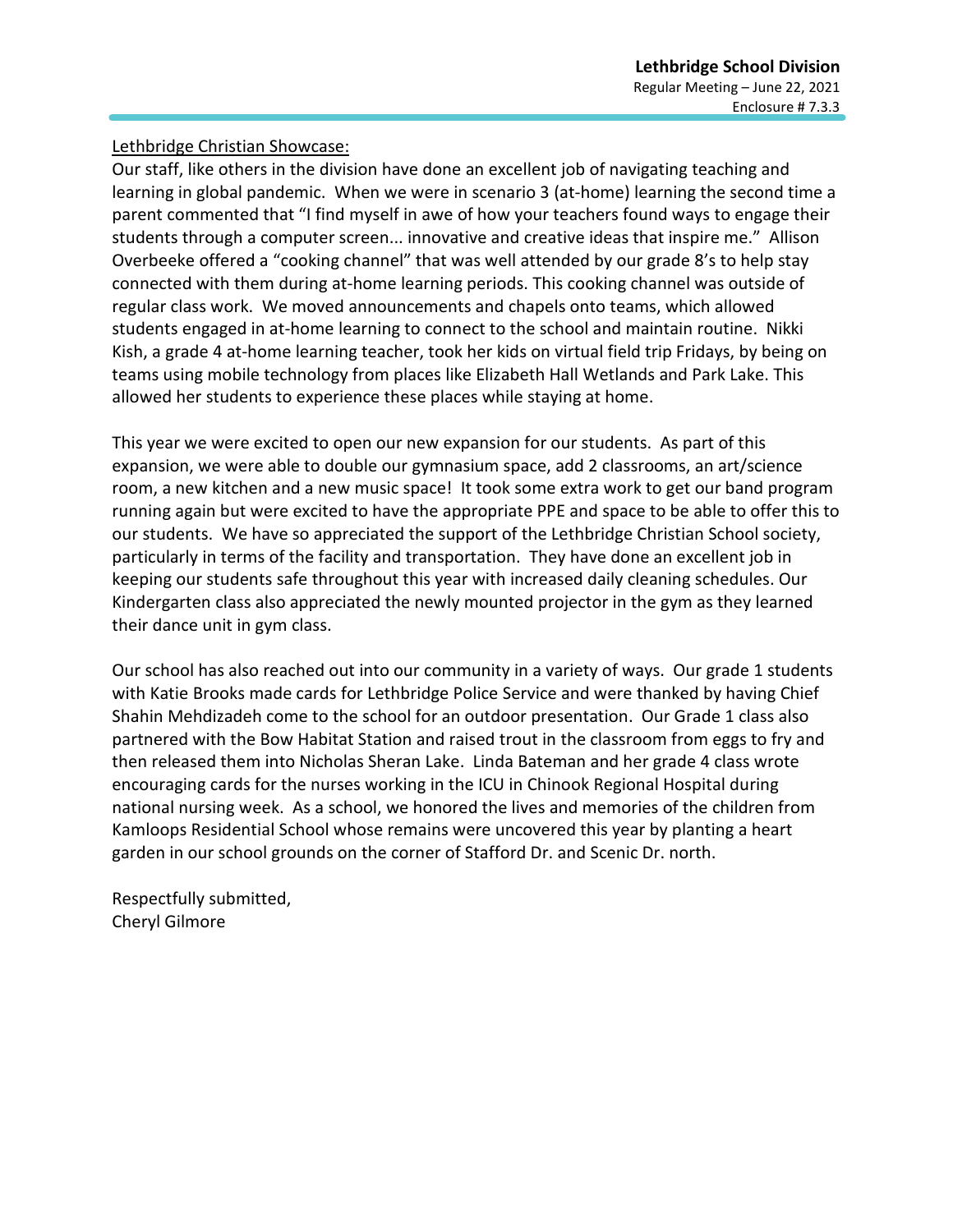June 22, 2021

To: Board of Trustees

From: Cheryl Gilmore, Superintendent of Schools

#### **Re: L. H. Bussard Award Winners**

#### **Background:**

The Board of Trustees of the Lethbridge School Division, in recognition of the valued services rendered by Superintendent L. H. Bussard, authorized the annual presentation of a medal to an upper elementary student showing exceptional creative ability.

The original medal, which was cast in copper alloy and treated with acid, was especially designed by N. C. Johnson, a former Art Coordinator for Lethbridge School Division. The swirling design sweeps the eye outward from Mr. Bussard's profile, symbolizing the spread of the Arts. On the reverse side of the original medal, unity was maintained by six swirling areas symbolic of Art, Music, Drama, with their related fields, Structural Creativity, Creative Rhythmical Movement, and Creative Writing. Each of these respective fields was bound at the centre showing their interdependence and cohesion.

This medal is a tribute to a man whose high educational ideals symbolize the intent of this award.

The L. H. Bussard Medal and certificate are presented each year to a Division II student in each elementary school. This student should have demonstrated outstanding ability, imagination and originality in the area(s) of music, art, drama, language arts and physical education.

| Lochlyn Bourque     | Coalbanks              |
|---------------------|------------------------|
| McKenzie Jensen     | Dr. Probe              |
| Annika Otto         | École Agnes Davidson   |
| Konstantina Zovoili | École Nicholas Sheran  |
| Violet Brouwer      | Fleetwood              |
| Misaki Hirohashi    | Galbraith              |
| Kyla Dueck          | <b>General Stewart</b> |
| <b>Biol Magot</b>   | Lakeview               |
| Joelle Slingerland  | Lethbridge Christian   |
| Sydney Conrad       | Mike Mountain Horse    |
| Avinash Chowdhury   | Park Meadows           |
| <b>Easton Young</b> | Senator Buchanan       |
| Cali Pope           | Westminster            |

## **L. H. Bussard Award Winners for 2021**

#### **Recommendation:**

It is recommended that the Board receive this report as information. Respectfully submitted, Cheryl Gilmore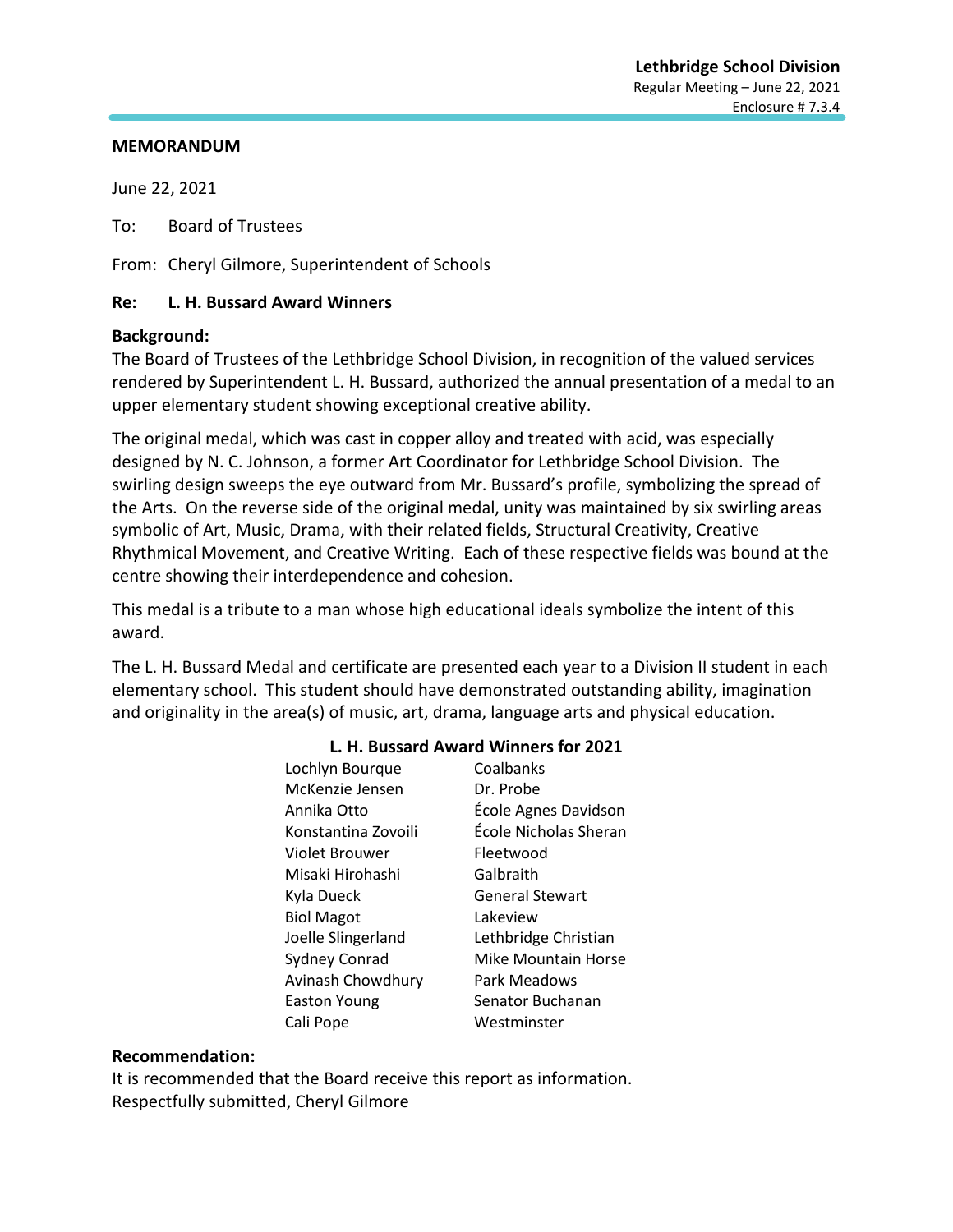June 22, 2021

To: Board of Trustees

From: Cheryl Gilmore Superintendent of Schools

#### **Re: Administration Appointments**

## **Background:**

The following administration appointments have been made for the 2021-2022 school year:

| Rebecca Adamson     | <b>Inclusive Education Co-ordinator</b> | <b>Education Centre</b>               |
|---------------------|-----------------------------------------|---------------------------------------|
| Connie Adserballe   | Principal                               | Lakeview Elementary School            |
| Nicole Court        | Vice-Principal                          | <b>Galbraith Elementary School</b>    |
| Craig DeJong        | Principal                               | Senator Joyce Fairbairn Middle School |
| <b>Bonnie Dyck</b>  | <b>Acting Vice-Principal</b>            | LCI                                   |
| Jackie Fletcher     | Principal                               | Fleetwood-Bawden Elementary School    |
| <b>Bill Forster</b> | Principal                               | Chinook High School                   |
| Jenn Giles          | Vice-Principal                          | Senator Joyce Fairbairn Middle School |
| Erin Hurkett        | Principal                               | Dr. Robert Plaxton Elementary School  |
| Michelle Loveridge  | Vice-Principal                          | <b>Coalbanks Elementary School</b>    |
| Raj Mathur          | Vice-Principal                          | Fleetwood-Bawden Elementary School    |
| Rochelle Neville    | Early Learning Co-ordinator             | <b>Education Centre</b>               |
| Duane Piper         | Vice-Principal                          | Chinook High School                   |
| Teri Smith          | <b>Acting Principal</b>                 | Park Meadows Elementary School        |
| Kerry Taylor        | Principal                               | Mike Mountain Horse Elementary School |
| Andy Tyslau         | Vice-Principal                          | Dr. Robert Plaxton Elementary School  |
| Dawn Walmsley       | Principal                               | Nicholas Sheran Elementary School     |
| Lindsay Wehrwein    | Vice-Principal                          | Mike Mountain Horse Elementary School |
| Sharon Willms-Laing | Vice-Principal                          | Park Meadows Elementary School        |
| Stephen Woodcock    | <b>Acting Vice-Principal</b>            | Nicholas Sheran Elementary School     |

#### **Recommendation:**

It is recommended that the Board receive this report as information.

Respectfully submitted, Cheryl Gilmore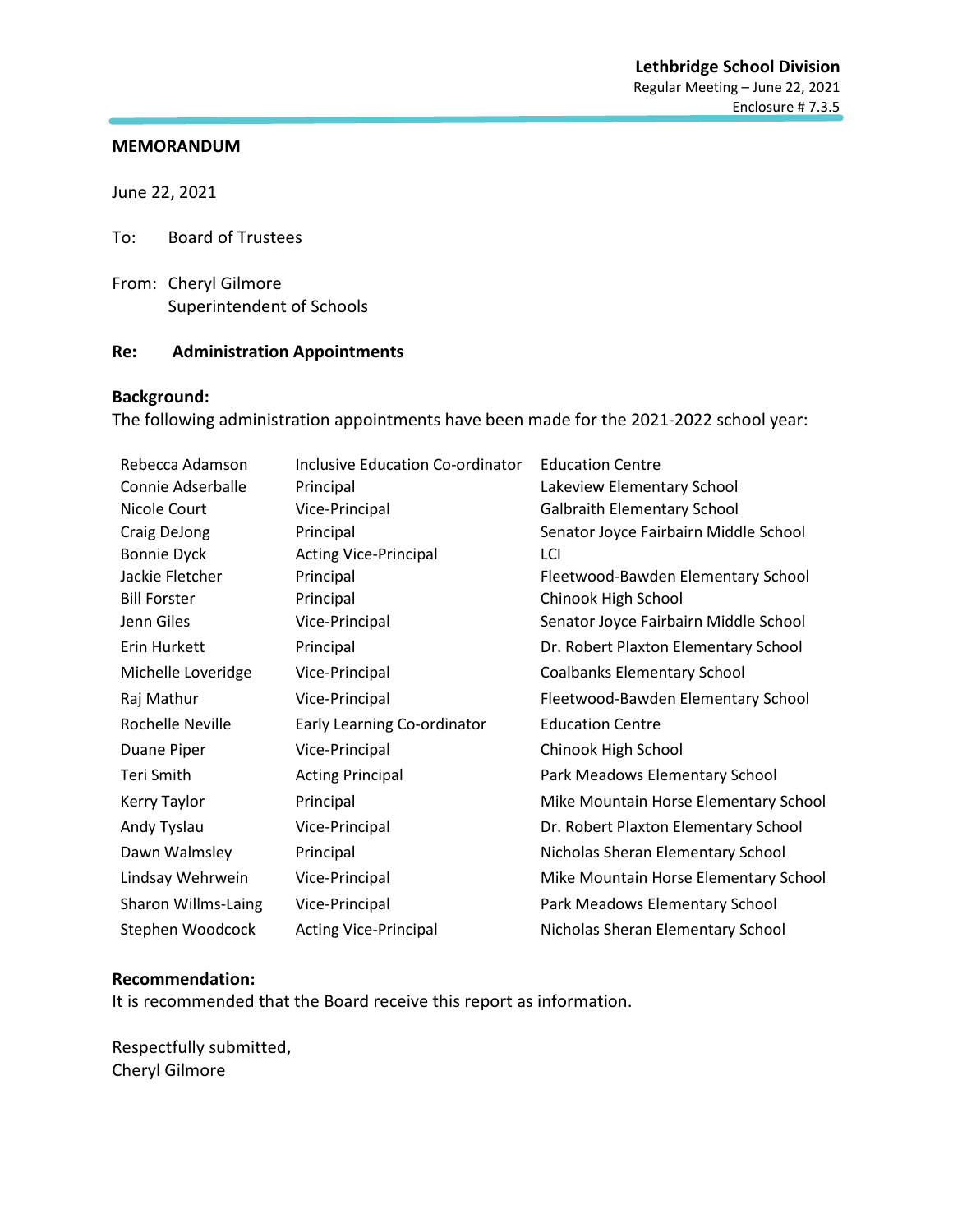# **Calendar of Events for Board of Trustees**

| June      | 25 | Last day for Elementary and Middle School students  |
|-----------|----|-----------------------------------------------------|
|           | 28 | Last day for High School students                   |
|           | 29 | Teacher and Educational Assistant school year ends  |
| August    | 18 | School offices open to the public                   |
|           | 24 | Teacher school year begins                          |
|           | 27 | Educational Assistant school year begins            |
|           | 31 | First day for students                              |
| September | 6  | Labour Day                                          |
|           | 22 | Treaty 7 Day                                        |
|           | 28 | <b>Board Meeting</b><br>3:30 p.m., Education Centre |
|           |    |                                                     |

30 Orange Shirt Day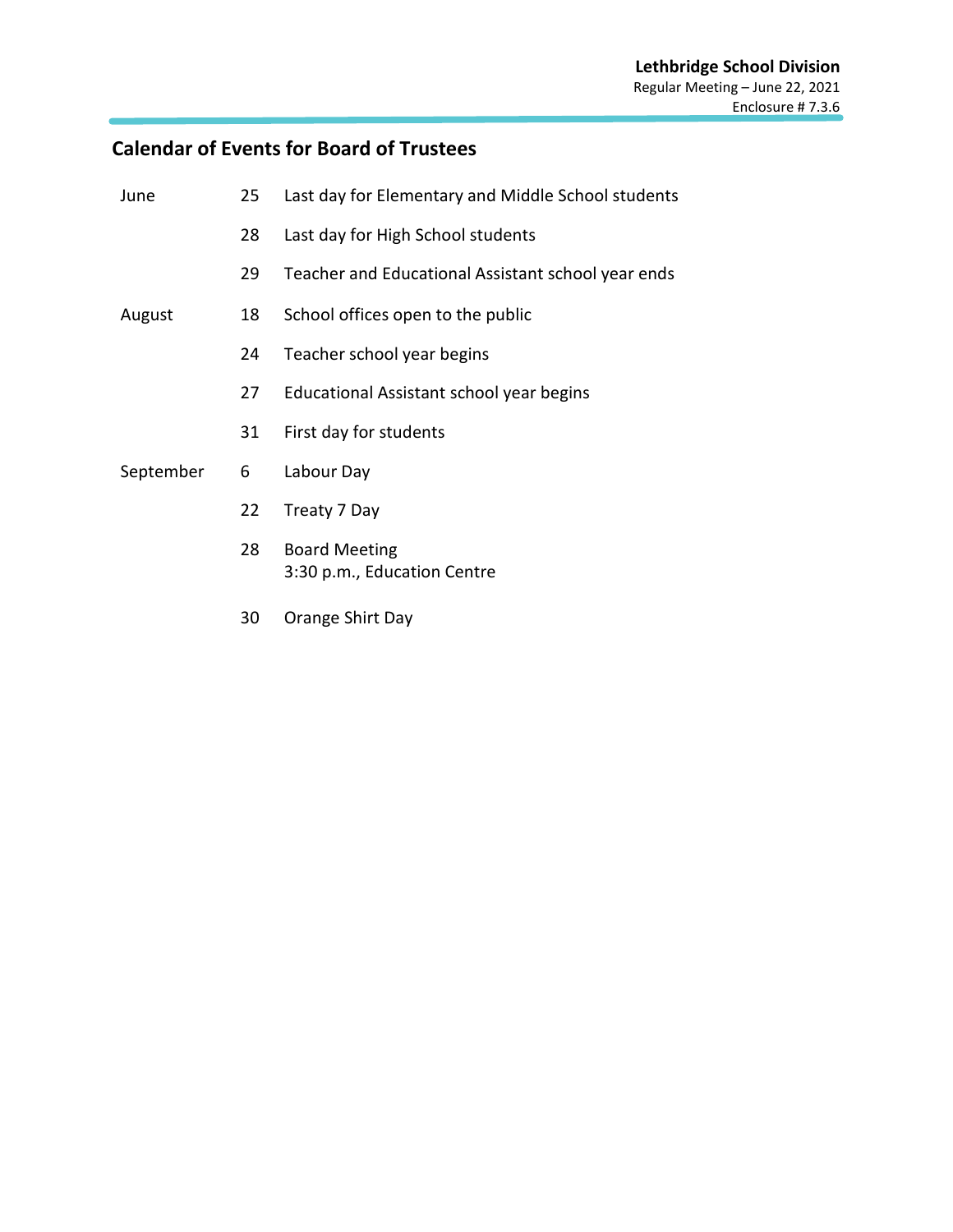June 22, 2021

To: Board of Trustees

From: Doug James, Trustee

#### **Re: Facilities Committee – June 1, 2021**

#### **Committee Members:**

Doug James, Committee Chair Jan Foster, Trustee Christine Lee, Associate Superintendent, Business Affairs Daniel Heaton, Director of Facility Services Chris Chapman, Coordinator, Maintenance

#### **1. 2021-2022 Modular Request (update)**

- **a.** Received 1 classroom and 1 washroom unit for Coalbanks. One classroom short of what we asked so will present some challenges. Will have room for 4 more classrooms. Work needs to be done on sewer line. Daniel is working with the City.
- **b.** Received funding for the installation of the 3- 2010 modular classrooms. These will be installed a Chinook.

#### **2. Energy Improvement Project update**

**a.** The project has started at the schools. Contractors are working on nights and weekends. Lighting fixtures have arrived.

#### **3. Other Items**

- a. Dr. Robert Plaxton Elementary School
	- i. Classroom furniture has arrived and is being put in place. Supplies have started to arrive such as instructional materials and office supplies.
	- ii. Landscaping has been completed.
	- iii. Solar wall installed and software that pulls data for panels will be installed. All schools in the Division will have access to the data for instructional purposes.
	- iv. Remaining playground components including wind spinners will be installed in July and rubber flooring completed.
- b. Summer IMR projects
	- i. Daniel and Chris reviewed the Summer IMR project listing (*attached*). Approximately \$5 million of projects will be completed this summer.
	- ii. FOB replacement has begun to change over entry system in schools with completion by September. This will increase security in our schools.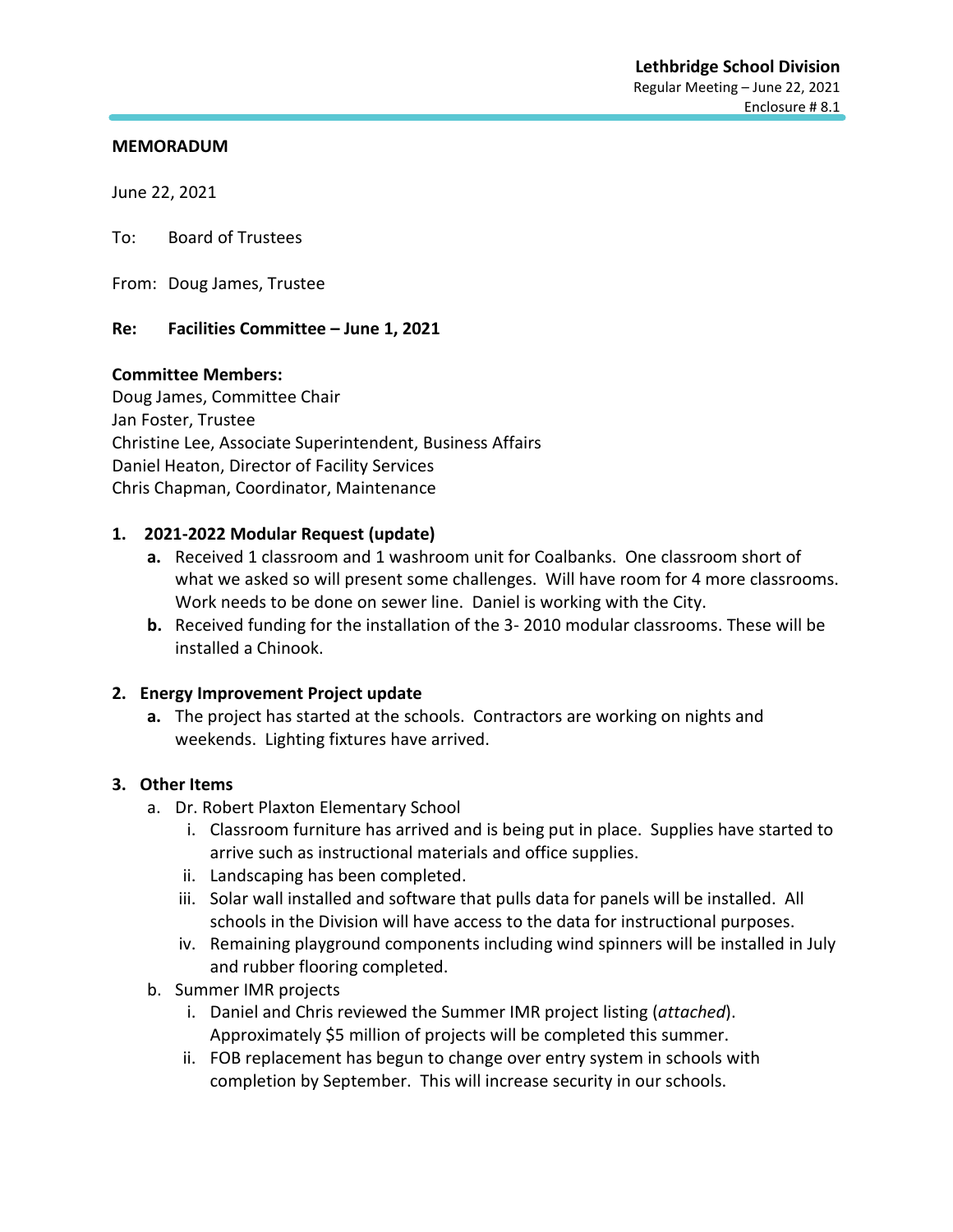- iii. Schools have been having their keys and door levers replaced to install a more secure keying system for our schools. Currently 1/3 of the schools are completed.
- c. New West Lethbridge Elementary School
	- i. From planning money received, Daniel has been working with consultants to design the type of school that could be accommodated on the Garry Station site.
	- ii. Plan is to go to tender for Architectural Consultants in July.
	- iii. Will begin working with the City and their engineering consultants on site layout and preparation.

Trustee Doug James thanked the facilities department for all the work they have done and the plans in place to keep our school facilities in great shape.

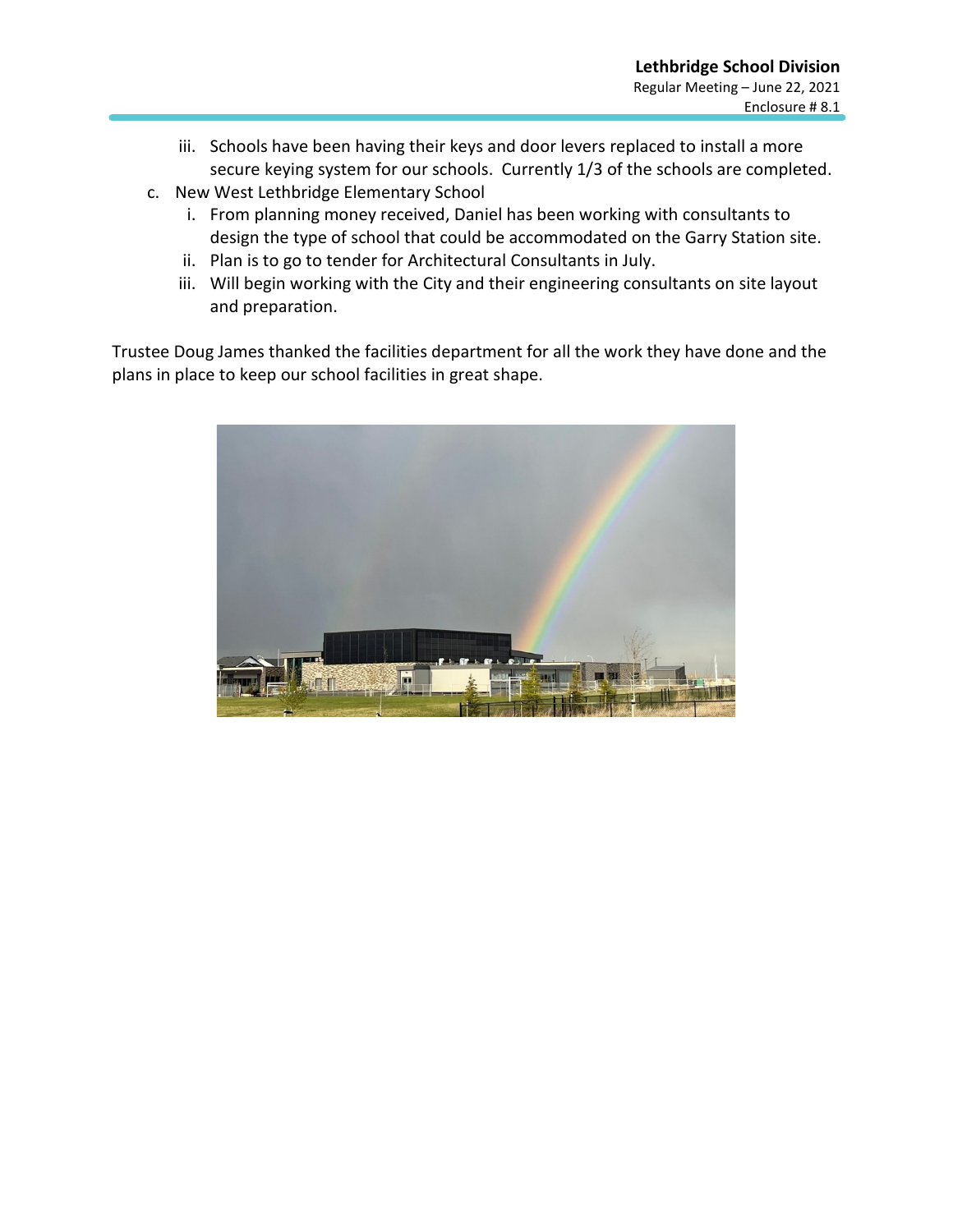June 22, 2021

To: Board of Trustees

From: Doug James, Trustee

## **Re: Division School Council – June 7, 2021**

Trustee Doug James will provide an oral report in addition to the Division School Council meeting minutes available on the Division website: [2021 06 07 Meeting Minutes](https://www.lethsd.ab.ca/download/350766)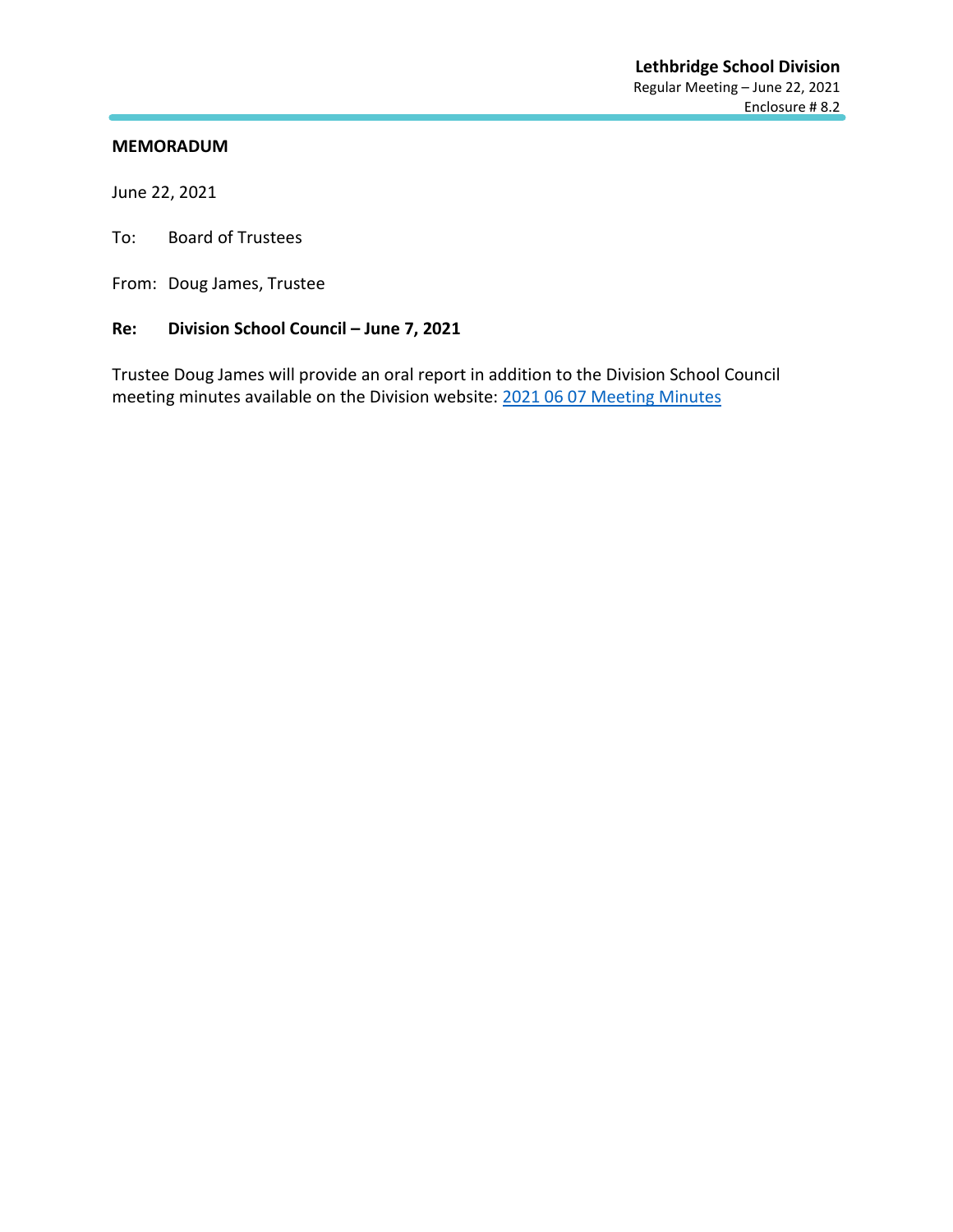June 22, 2021

To: Board of Trustees

From: Christine Light, Trustee

## **Re: A.S.B.A. Spring General Meeting – June 7-8, 2021**

Trustees in Attendance:

Christine Light, Doug James, Clark Bosch, Jan Foster, Lola Major, Donna Hunt

## **Professional Development Sessions:**

| <b>Speaker</b>      | <b>Topic</b>                                              |
|---------------------|-----------------------------------------------------------|
| Sandra Herbst       | System Alignment for Deep Learning Even in These Times    |
| Michael Fullan      | Leading Education: Transformation in Post-Pandemic Times  |
| Bev Baker-Hofmann   | Supporting the Mental Health of Students and School Staff |
| Laurie French, CSBA | Greetings and Update on National Advocacy                 |
| Alan Campbell, MSBA | <b>Best Practices for Trustees</b>                        |
| Andy Hargreaves     | Virtual Book Release: Five Paths to Student Engagement    |
| John Hattie         | Leaning into the Rebound                                  |

Trustees in attendance will provide an oral report on the sessions presented.

Respectfully submitted, Christine Light